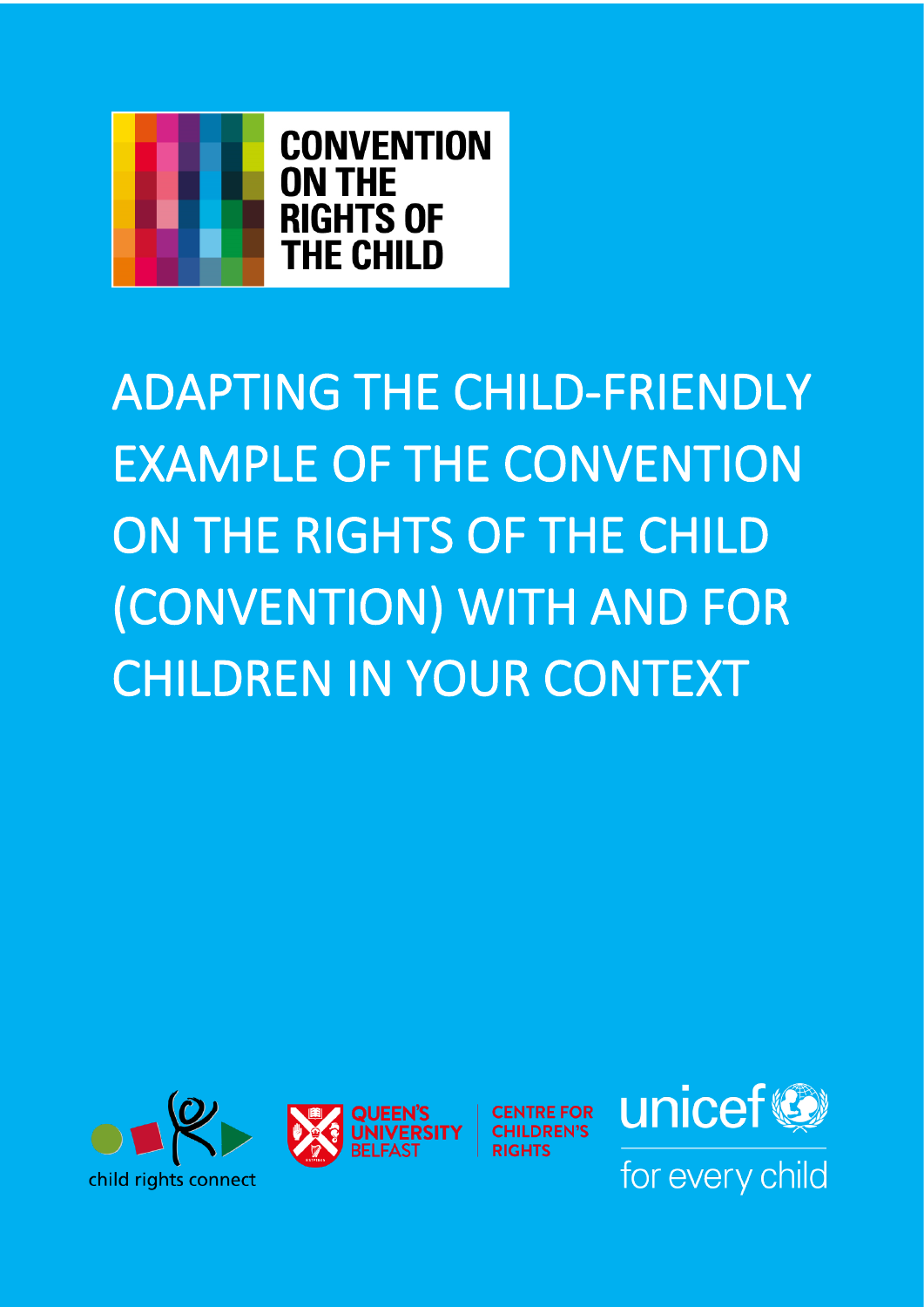# Table of Contents

| 1. |                                                                                                                                |  |  |  |  |
|----|--------------------------------------------------------------------------------------------------------------------------------|--|--|--|--|
| 2. |                                                                                                                                |  |  |  |  |
| 3. |                                                                                                                                |  |  |  |  |
| 4. |                                                                                                                                |  |  |  |  |
| 5. |                                                                                                                                |  |  |  |  |
| 6. |                                                                                                                                |  |  |  |  |
|    |                                                                                                                                |  |  |  |  |
|    |                                                                                                                                |  |  |  |  |
| 7. |                                                                                                                                |  |  |  |  |
| 8. |                                                                                                                                |  |  |  |  |
| 9. |                                                                                                                                |  |  |  |  |
|    | 10. How can you use the child-friendly version with children?<br>10. How can you use the child-friendly version with children? |  |  |  |  |
|    |                                                                                                                                |  |  |  |  |
|    |                                                                                                                                |  |  |  |  |
|    |                                                                                                                                |  |  |  |  |
|    |                                                                                                                                |  |  |  |  |
|    |                                                                                                                                |  |  |  |  |
|    |                                                                                                                                |  |  |  |  |
|    |                                                                                                                                |  |  |  |  |
|    |                                                                                                                                |  |  |  |  |
|    |                                                                                                                                |  |  |  |  |
|    |                                                                                                                                |  |  |  |  |
|    |                                                                                                                                |  |  |  |  |
|    | Annex 5 - Tips on communicating with children and adolescents with disability 24                                               |  |  |  |  |
|    |                                                                                                                                |  |  |  |  |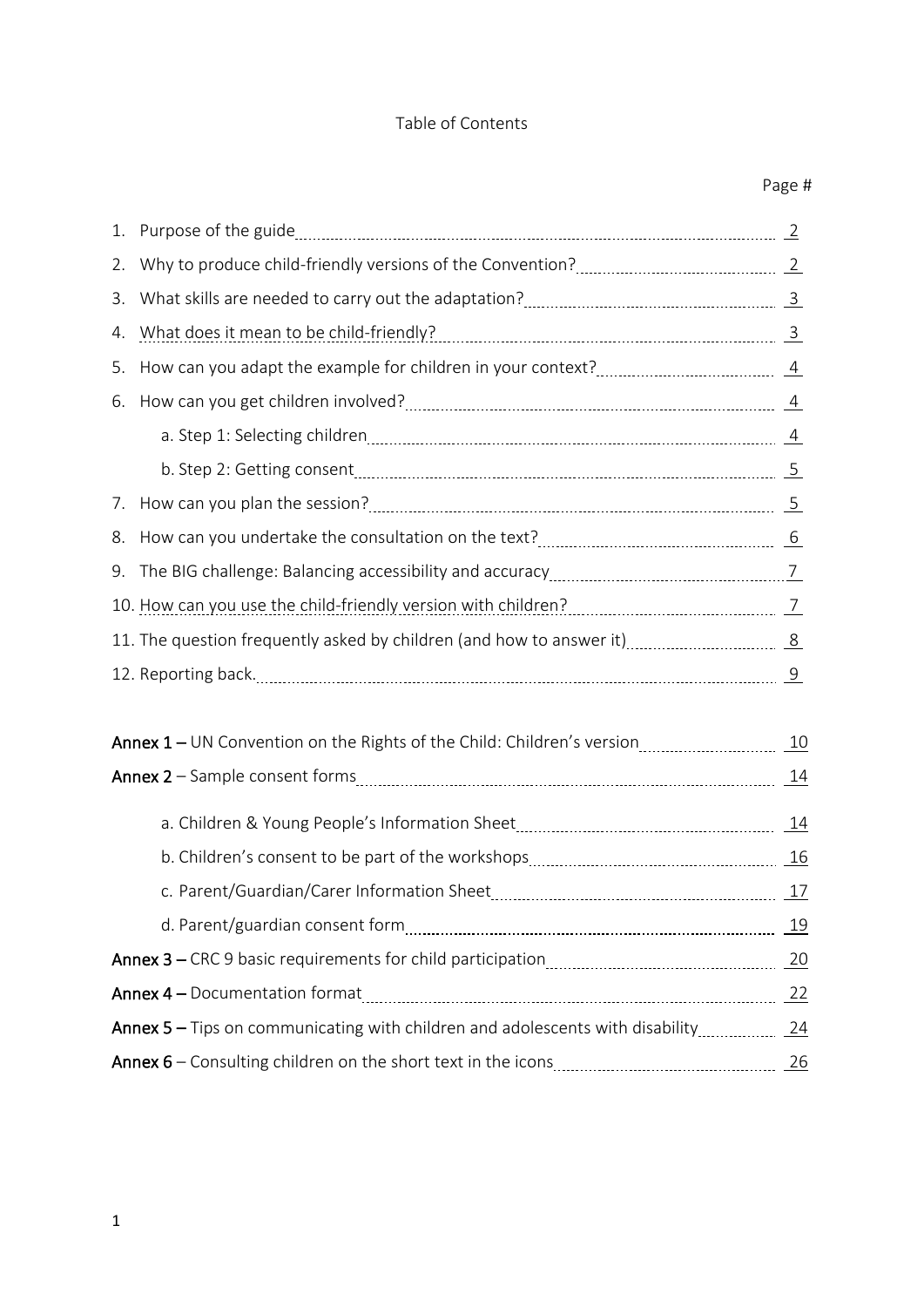## 1. Purpose of the guide

This guide has been prepared to help those who want to produce a child-friendly version of the Convention on the Right of the Child. It describes why and how you can work with children to adapt the example provided in annex 1 so that it is relevant and understood by the children in your context.

Please note that the UNICEF country office or National Committee must approve the final version.

## 2. Why to produce child-friendly versions of the Convention?

- Children have a right to learn about their rights and the rights of others (Art. 29(1)(b), Convention)
- Children have a right to seek, receive and impart information (Art. 13, Convention).
- The Convention must be made widely known to children (Article 42, Convention).

If children do not understand or know about their rights, they won't be in a position to claim their rights and bring about change in their own lives and the lives of other children.

Note: These rights apply to all children and so it is important to adapt the child-friendly example of the Convention on the Rights of the Child (annex 1), to respond to different languages, ages, disability, cultural or social references, giving relevant examples, changing language on topics that may be very sensitive in some contexts.

#### The UN Declaration on Human Rights Education and Training (2011) states:

#### Article 1

1. Everyone has the right to know, seek and receive information about all human rights and fundamental freedoms and should have access to human rights education and training.

2. Human rights education and training is essential for the promotion of universal respect for and observance of all human rights and fundamental freedoms for all, in accordance with the principles of the universality, indivisibility and interdependence of human rights.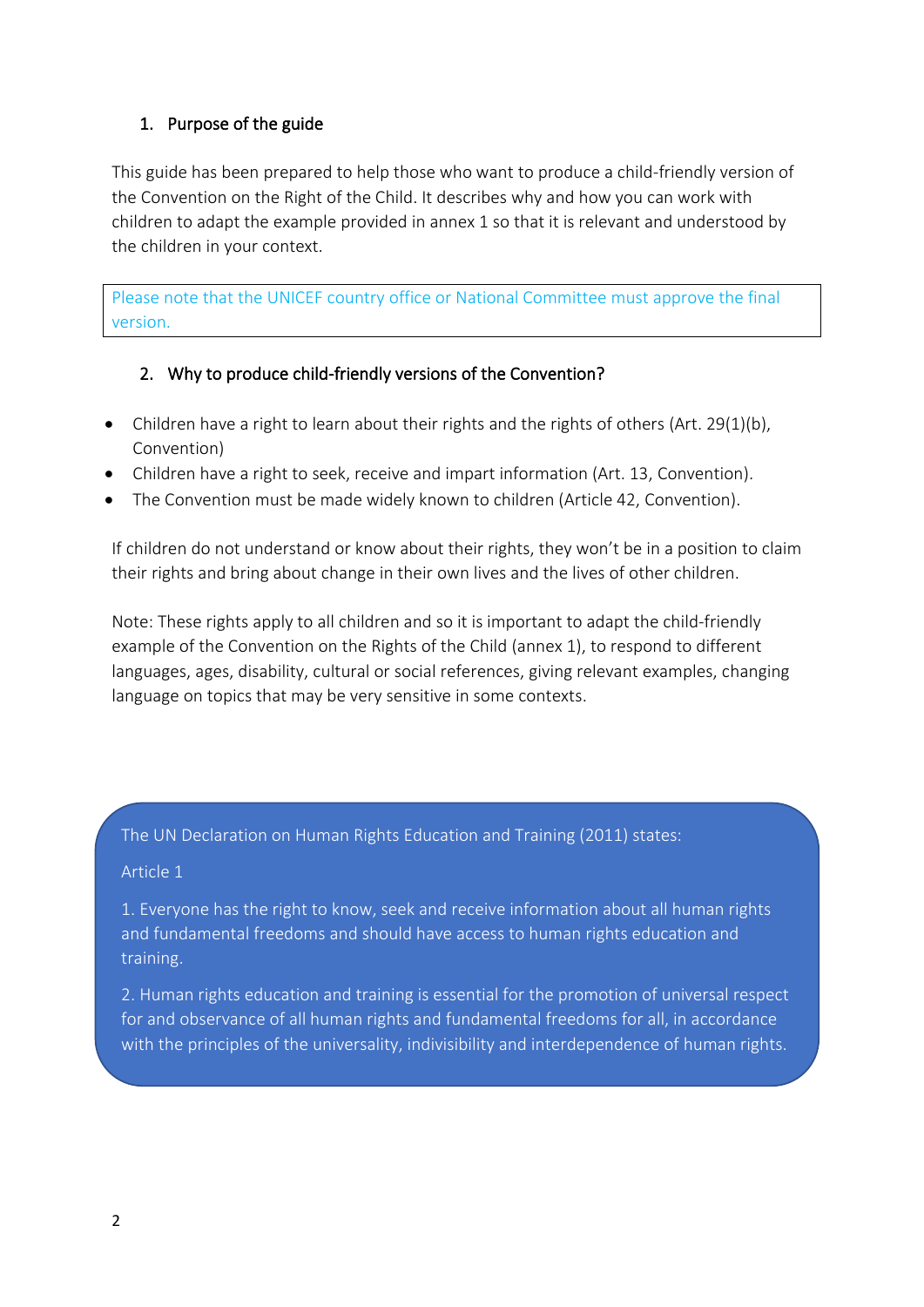## 3. What skills are needed to carry out the adaptation?

The adults who are responsible for facilitating the adaptation of the child-friendly version with children should:

- Have a good working knowledge of the content and application of the Convention in their national context.
- Have a good command of English and be able to translate the example into the local language, keeping the language used as child-friendly as possible.
- Have experience in facilitating consultations with children.
- Have been vetted to ensure that they do not pose any risk to the safety of children.
- Understand how to work with children in a way that respects their rights.
- Understand and be committed to the principles of children's rights-based participation.

Please note that the translation of the child-friendly Convention could be done by one person in a team with good English language skills and the consultation with the children carried out by someone else in the team who has experience of working with children.

# 4. What does it mean to be child-friendly?

Child-friendly means that it should be easy for children to understand and appealing for them to engage with.

Here is a list of things that children have said make a document child-friendly:

Do:

- Use simple, clear language
- Explain difficult words
- Give examples
- Make it colourful
- Use images that are relevant to the children and their context

#### Don't:

- Make it too long
- Make it too simple don't patronise them
- Have pages of black and white print
- Use images and pictures that are not relevant or are just for decoration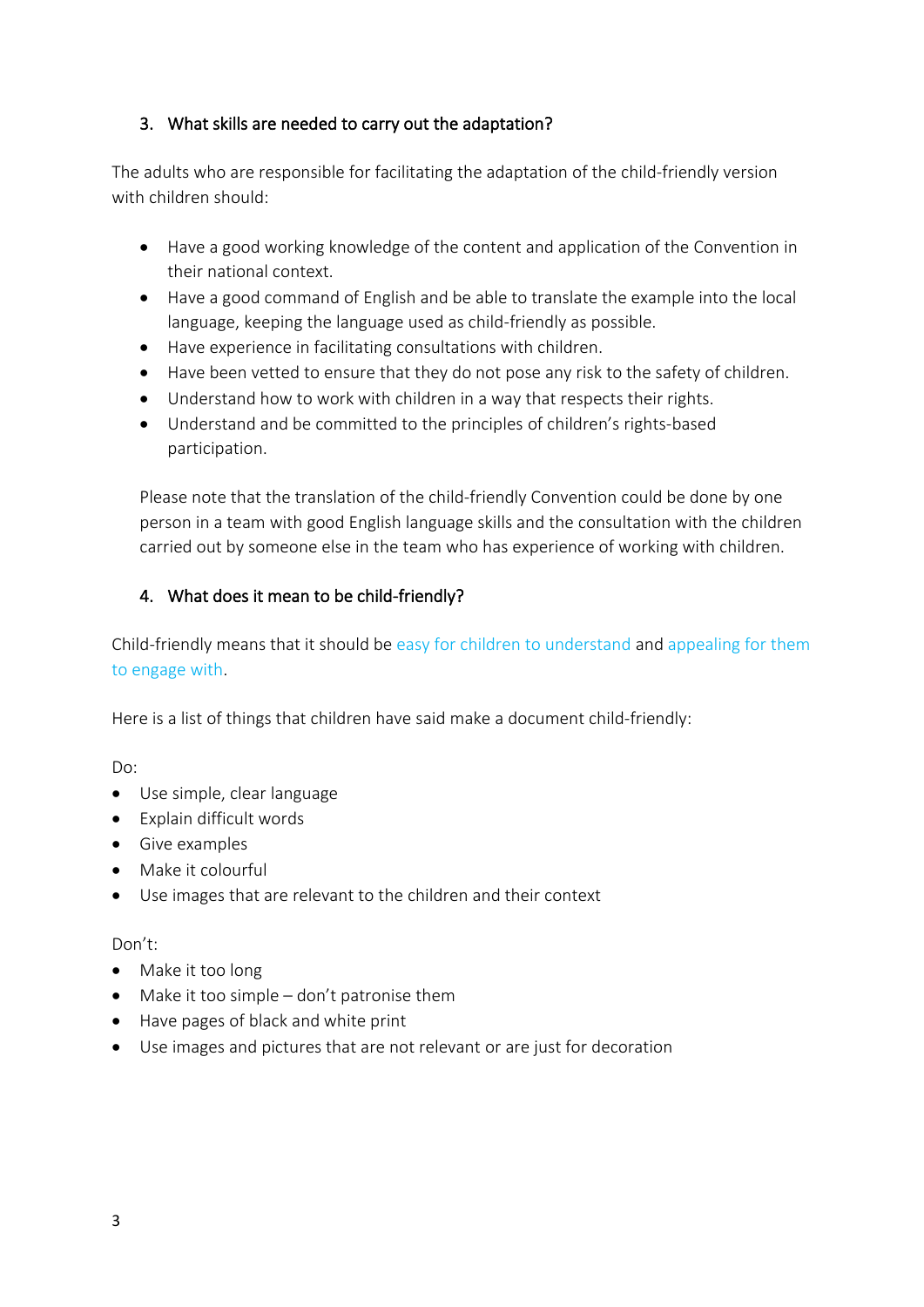## 5. How can you adapt the example for children in your context?

- 1. Translate the example into the local language, doing your best to keep the language used child-friendly (translations in French, Spanish, Arabic, Russian and Chinese are already available).
- 2. Adapt the existing draft in ways that you think will be appropriate for the children's language and culture.
- 3. Recruit a group of children who are similar in age and profile to the intended audience (i.e. children aged 10-17 - see section 6).
- 4. Consult with the children who have a similar profile to the intended audience (see section 8 for advice on doing that). See annex 5 for guidance on participation of children with disabilities.
- 5. Revise with the children the version (making sure that you don't lose/distort the Convention - see section 9).
- 6. Check back with the children that they are happy with any changes, that they understand the revised version and give details if/why their suggestions cannot be included.
- 7. Repeat steps 4-6 until the children are happy with the final version. These steps all should happen within the same meeting.
- 8. Report how the process went and what changes were made using the reporting template (annex 4).

## 6. How can you get children involved?

#### Step 1: Selecting children:

Groups should be of 15-20 children. If children have special needs, groups should be smaller. More vulnerable groups may need to be consulted separately, so as to feel less intimidated. When possible, it might be good to gather children who already know each other and are used to work together (a class, a team, an art group) so that they feel more at ease.

The children should be as representative as possible of the children who will use the childfriendly version. This means:

- There should be a good gender balance.
- They should be aged 10-17 (if there is a choice it is better to work with younger children, e.g. 10-12).
- The group should include children from diverse cultural backgrounds and children with disabilities. Please see annex 5 on working with children with disabilities.

Note: it will never be possible for any group of children to be completely representative of the children who will use the child-friendly version. You should do your best to be as representative as possible, but it is still better to consult with any group of children in this age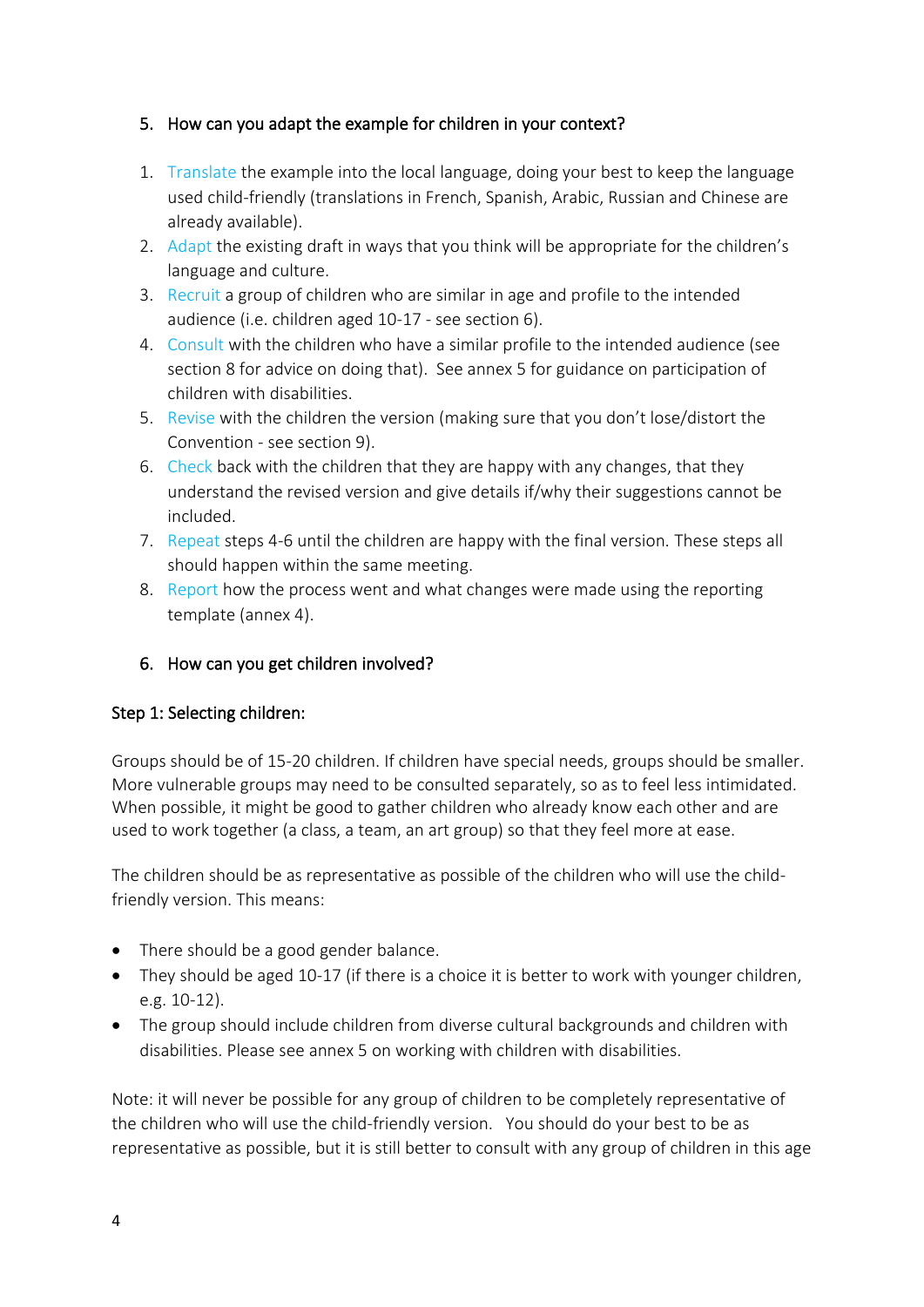group than not to do it at all. Tips on how to reach out to children with disabilities can be requested from UNICEF Disability Unit, via the UNICEF office or National Committee.

# Step 2. Getting consent:

Note. This is good practice but if there has already been prior consent for children to participate in activities you are leading you might not need to use specific consent forms.

- 1. Get consent from the children involved (and their parents/guardians and supporting organisations; see page 9 for sample information and consent forms) and make sure the activity is clear for them.
- 2. Consult with the children with disabilities who might be taking part, and with their parents, on whether the content form should be provided in accessible format<sup>1</sup>.
- 3. Make sure that children are safe from harm during their participation, and any risks are considered beforehand. An up-to-date child safeguarding policy and procedure should be in place and known by all involved.

# 7. How can you plan the session?

Start by developing a timed agenda for the consultation. The duration (e.g. one day or half a day) will depend on the children and facilitator.

Choose a venue that is accessible to all participants (Please see details on accessibility [here\)](https://www.unicef.org/disabilities/index_90418.html).

Children can usually cope with reading and commenting on around 5 Convention articles in one session, so you may want to do this in a big group. For example, you could organise a session where 20 children meet once in groups of 2- 4 for one hour and a half (with a break) looking at 2-4 articles each. Or you could do this over a number of sessions with a smaller group of children (e.g. 8 children could meet four times in groups of 4.)

You will need one adult to work with the individual groups throughout. The adult will need to moderate the session, to get agreement on any proposed changes, advise the children if their proposal is not possible (see page 9) and record the changes. Ensure to have additional help on site to support the participation of children with disabilities and other groups if required.

 $1$  Accessible formats: information available to people with different types of disabilities including displays of text, Braille, tactile communication, large print, accessible multimedia, written audio, plain language, human-reader, and augmentative and alternative modes, means and formats or communication, including accessible information and communication technology.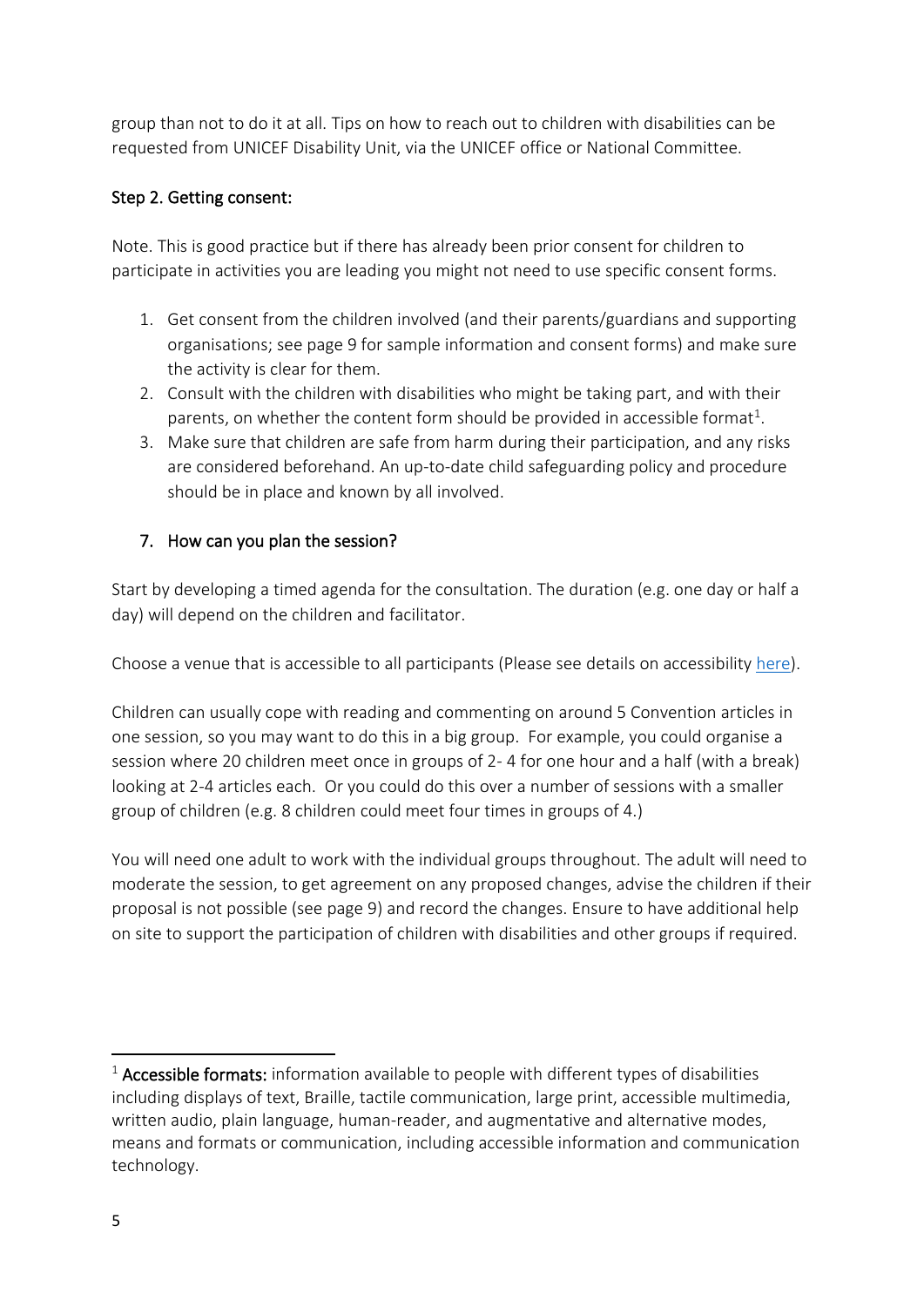You will need:

- Printed copies of the child-friendly example. Pencils or pens for the children to make changes to that text.
- A copy of the full version of the Convention that can you can use to check if the changes proposed are true to the original text.

If you have access to a computer and projector, you can adapt the text as you go along on the screen.

Note: Children with disabilities may need the version to be adapted in a format that is accessible for them. Please consult with children and parents beforehand.

Examples of formats may include:

- Large bold font or spoken version for children who have visual impairments
- Accessible electronic version (Word, Accessible PDF, EPub)
- Yellow paper and bold black text for children who have dyslexia

## 8. How can you undertake the consultation on the text?

Suggested outline of session:

- Introduce yourself and explain what the project is about and what will happen in the session, checking that the children are all still happy to take part.
- Check that everyone understands the objective of the session and explain that participants can withdraw at any moment. Give space for children to ask questions.
- Start with an ice-breaker so that everyone feels comfortable.
- Give the children a printed copy (or accessible format if required) of one article of the Convention at a time.
- Ask the children to read the sample articles one by one, identifying any words or ideas that they do not understand.
- Then ask questions like these:
	- o Can you explain with your own words what this article says?
	- o Is there anything that you don't understand?
	- o Is there a better/easier word we can use here?
	- o Can you suggest good ways of explaining any terms you found difficult?
- Ask the children to write out the changes that they would like to make on the text.
- Explain the reasons when their suggestions are not accurate (see page 9) and ask them to think of alternative ways of wording the article.
- Keep a written record of all the changes that children make to each version of the article they are adapting.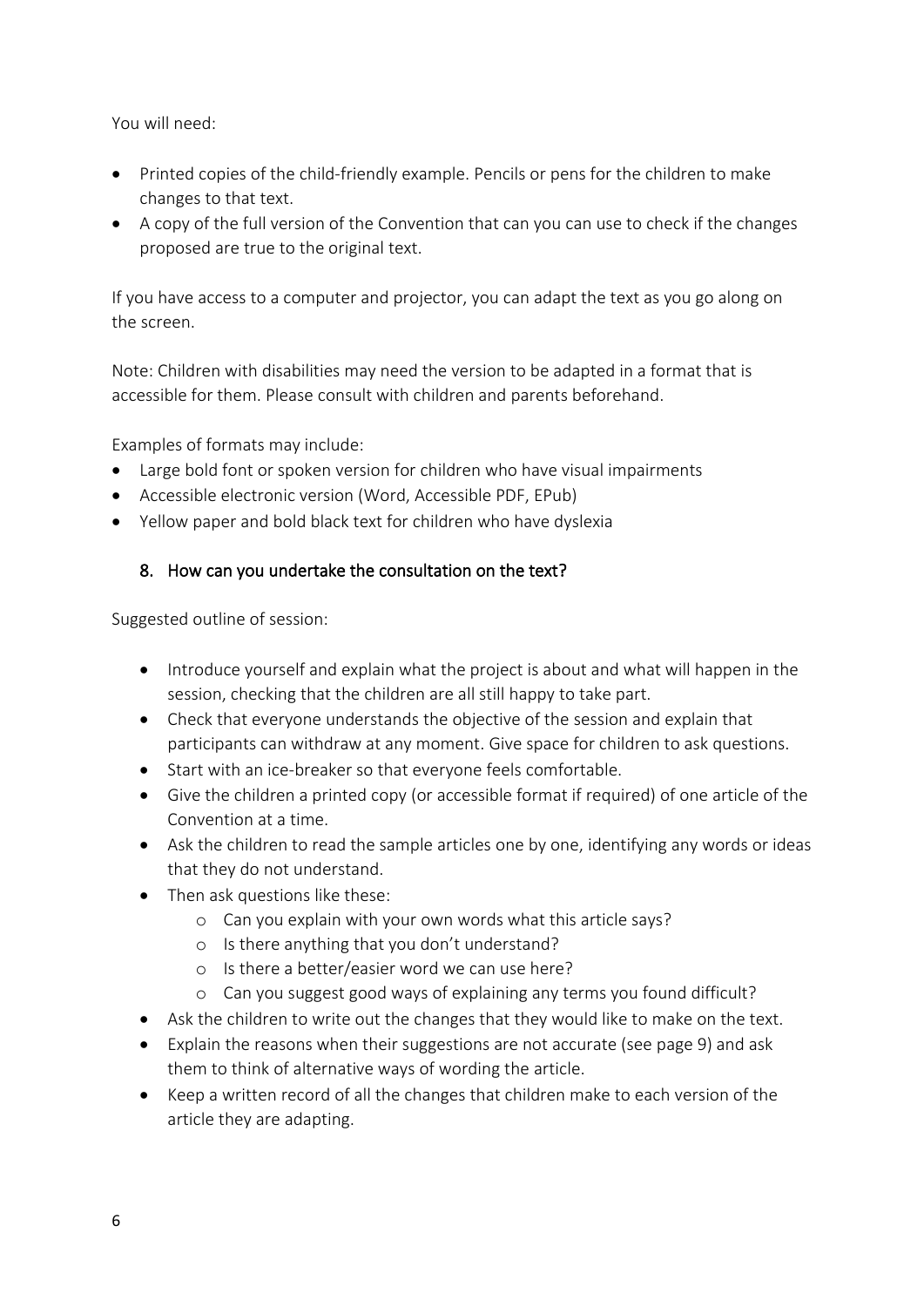A good way to check understanding is to ask the children to give examples of situations when they felt their rights were respected or breaches of the rights. Be prepared to advise them if their suggestions and understandings are incorrect.

Make sure that the session complies with the 9 principles of child participation (see annex 3).

# 9. The BIG challenge: Balancing accessibility and accuracy

The most important thing to be careful about when adapting the child-friendly version example (in annex 1) is to ensure that the changes suggested by the children do not simplify it to the point where the new version is wrong i.e. it doesn't convey the meaning of the article accurately.

Examples:

- Children change to an easier wording, but it is not accurate. e.g. Article 3: often suggests that children should be 'the top priority'. But the Convention says that children's interests are one of the most important things to be considered i.e. one of the top priorities.
- Children sometimes want the rights to be better than they are. e.g. Article 28. For example, children might suggest that all education (including secondary education) should be free – but the article only requires primary education to be free.

It is important for you to read and understand the actual text of the Convention. If the children are not able to read the full text, you can show it to them and discuss it to help decide what changes are possible. Be creative and ensure that all children are included in the activity.

# 10. How can you use the child-friendly version with children?

Child-friendly versions are just a starting point on the road to understanding. They are a really helpful way of giving children a first insight into the Convention and the range of rights they have.

It is always important to check children's actual understanding by asking them for examples of situations when they felt their rights were respected or breaches of these rights in their own lives or communities. That can help identify any misunderstandings.

Please note: There is no child-friendly version that will be perfect for all children, even those of a similar age and background. The example in annex 1 has been designed for children from 10 - 17 years old who are able to read. Some children who are younger than 10 will be able to understand and use it. But some children in the age group may need shorter text and more examples in order to understand some or all of the rights.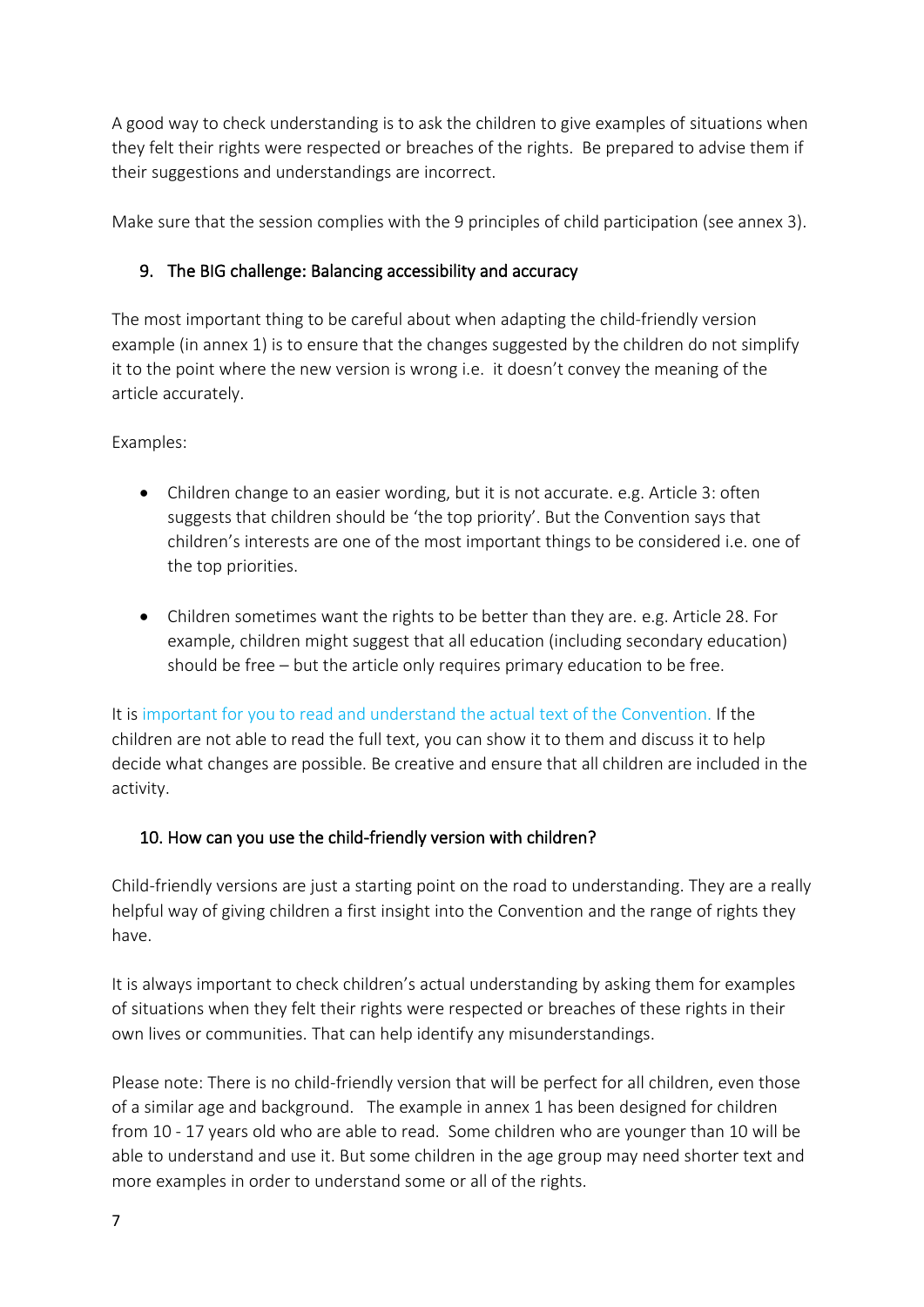Child-friendly versions can also be very useful to start a discussion about what children can do if their rights or the rights of others are breached. Here is one way that you can do that:

- Get children to draw a map of their community (with their homes, school, health centre, police station, where they play etc).
- Read one article of the child-friendly version and ask them to identify where and how breaches of the right might occur.
- Ask the children to identify whose responsibility it is to put it right (you could use drawings of the government, mayor, teachers, social workers, parents/ guardians). Ask them what these people might be able to do to help ensure children's rights promises are kept.
- Ask children what they might be able to do themselves to ensure that they and other children enjoy their rights.

Child-friendly versions are also often liked and used by adults! Children might want to use them to raise awareness in their families, schools and communities.

# 11. The question frequently asked by children (and how to answer it)

Children who learn about their rights in the Convention often ask: "How can we complain about breaches of our rights in the Convention?"

Whoever is working with the children to adapt the child-friendly version is advised to know and understand how the Convention has been incorporated in the law in their own country, and also be aware of the national system.

## Sample responses:

- That depends. Some governments have put the Convention in the law of the country and that means that children can complain about breaches of their rights in the local courts. (Do you have an example to share in your country?). Other countries have not done this - but the country is still under a duty to make sure that the local laws provide children with the rights in the Convention. The UN Committee on the Rights of the Child checks how every country is getting on with this every five years or so.
- Some countries have also agreed to a procedure called OPIC (the Optional Protocol on Individual Communications) which lets individual children bring complaints to the UN Committee on the Rights of the Child if they cannot get an appropriate remedy in their own country. (Do you have an example to share in your country?)
- Some countries have a person called a Children's Commissioner or Ombudsman and children can contact them for help (Does your country have this?)

Check when your country last reported to the Committee on the Rights of the Child and give examples of the recommendations on the rights you are discussing. You can find the reports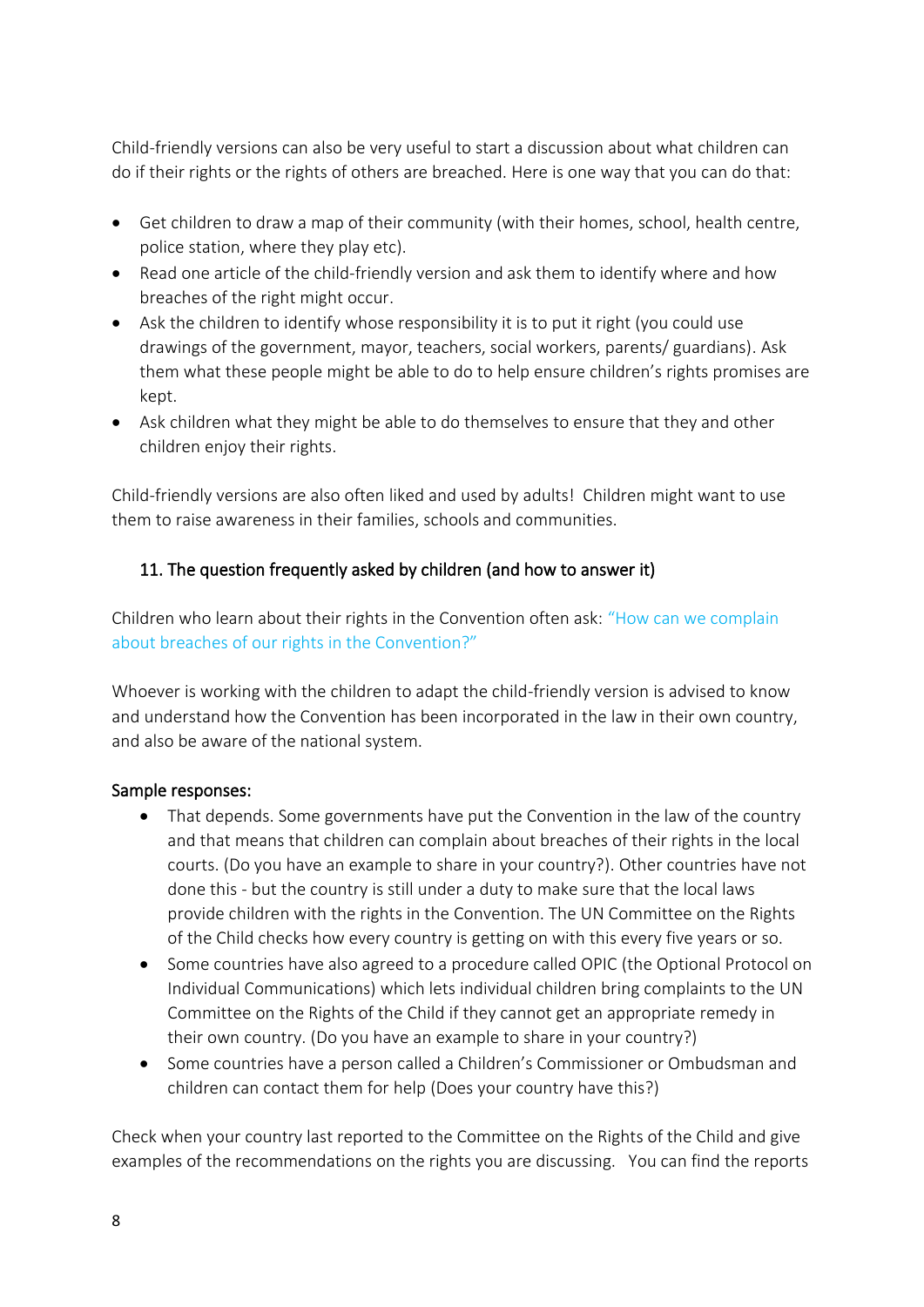on the Committee's website. Follow the links to the States Party Reports and Concluding Observations on [this link.](https://www.ohchr.org/EN/HRBodies/CRC/Pages/CRCIndex.aspx)

Make sure that you are familiar with the child protection referral pathways providing support for protection, care and assistance to children victims and witnesses of violations of child rights and provide that information to the children, parents and guardians as appropriate. If you feel that a child may require support, make sure to seek guidance from child protection colleagues, or child protection services.

# 12. Reporting back.

At the end of the process, please fill in the documentation format in annex 4 and share with the project lead in the local UNICEF office.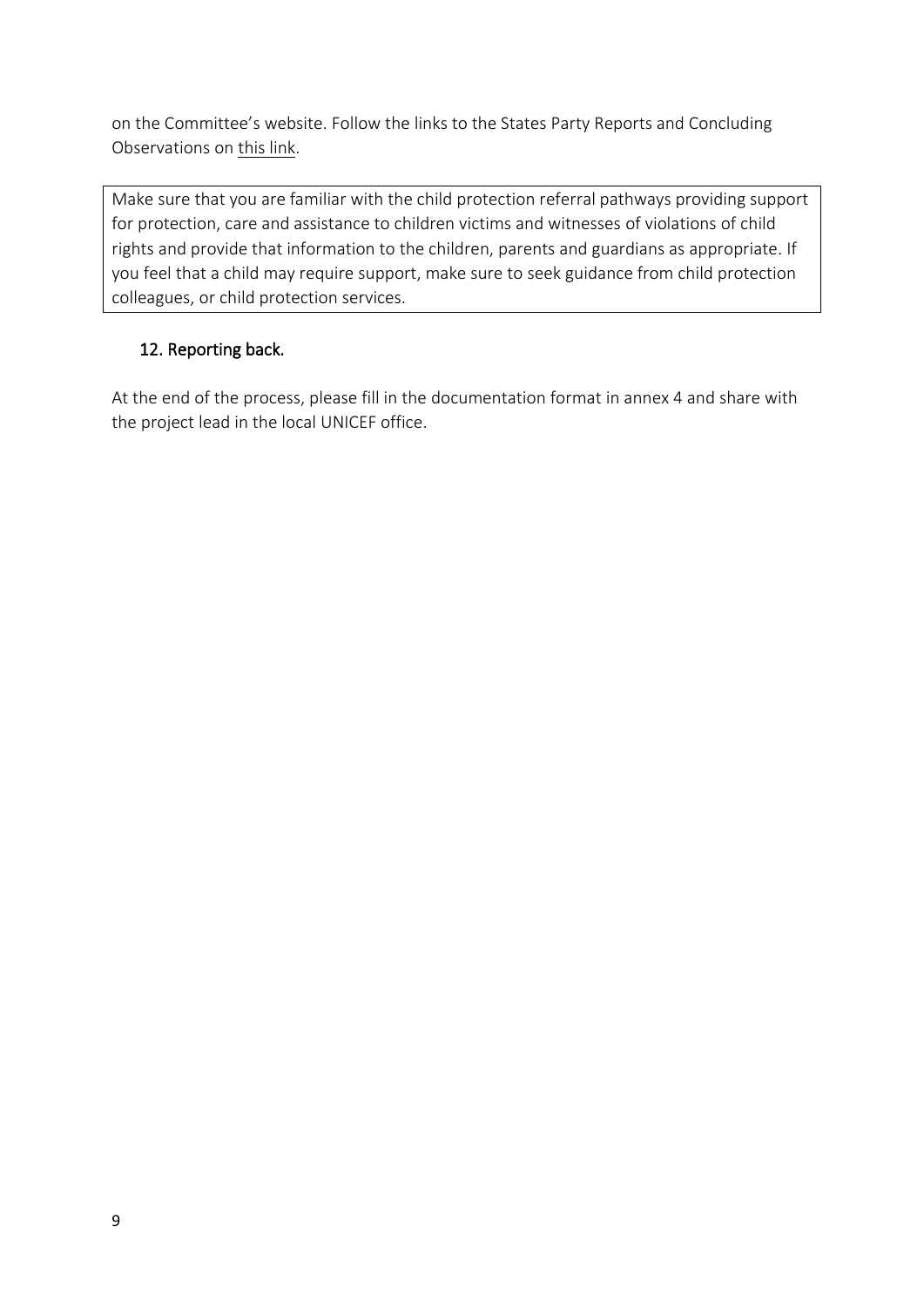## Annex 1

#### The United Nations Convention on the Rights of the Child –The children's version

The United Nations Convention on the Rights of the Child is an important agreement by countries who have promised to protect children's rights.

The Convention on the Rights of the Child explains who children are, all their rights, and the responsibilities of governments. All the rights are connected, they are all equally important and they cannot be taken away from children.

- 1. A child is any person under the age of 18.
- 2. All children have all these rights, no matter who they are, where they live, what language they speak, what their religion is, what they think, what they look like, if they are a boy or girl, if they have a disability, if they are rich or poor, and no matter who their parents or families are or what their parents or families believe or do. No child should be treated unfairly for any reason.
- 3. When adults make decisions, they should think about how their decisions will affect children. All adults should do what is best for children. Governments should make sure children are protected and looked after by their parents, or by other people when this is needed. Governments should make sure that people and places responsible for looking after children are doing a good job.
- 4. Governments must do all they can to make sure that every child in their countries can enjoy all the rights in this Convention.
- 5. Governments should let families and communities guide their children so that, as they grow up, they learn to use their rights in the best way. The more children grow, the less guidance they will need.
- 6. Every child has the right to be alive. Governments must make sure that children survive and develop in the best possible way.
- 7. Children must be registered when they are born and given a name which is officially recognized by the government. Children must have a nationality (belong to a country). Whenever possible, children should know their parents and be looked after by them.
- 8. Children have the right to their own identity an official record of who they are which includes their name, nationality and family relations. No one should take this away from them, but if this happens, governments must help children to quickly get their identity back.
- 9. Children should not be separated from their parents unless they are not being properly looked after – for example, if a parent hurts or does not take care of a child. Children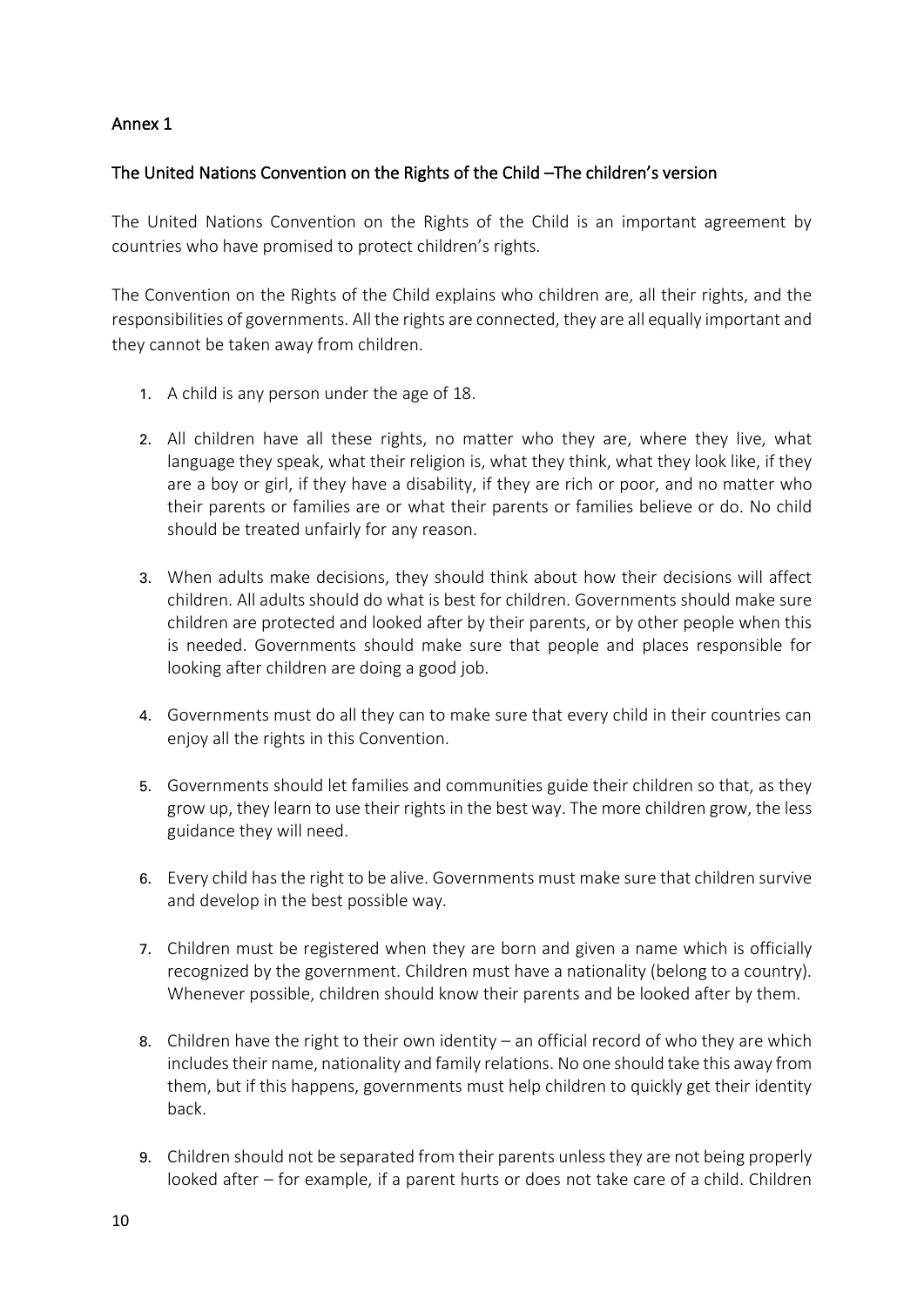whose parents don't live together should stay in contact with both parents unless this might harm the child.

- 10. If a child lives in a different country than their parents, governments must let the child and parents travel so that they can stay in contact and be together.
- 11. Governments must stop children being taken out of the country when this is against the law – for example, being kidnapped by someone or held abroad by a parent when the other parent does not agree.
- 12. Children have the right to give their opinions freely on issues that affect them. Adults should listen and take children seriously.
- 13. Children have the right to share freely with others what they learn, think and feel, by talking, drawing, writing or in any other way unless it harms other people.
- 14. Children can choose their own thoughts, opinions and religion, but this should not stop other people from enjoying their rights. Parents can guide children so that as they grow up, they learn to properly use this right.
- 15. Children can join or set up groups or organisations, and they can meet with others, as long as this does not harm other people.
- 16. Every child has the right to privacy. The law must protect children's privacy, family, home, communications and reputation (or good name) from any attack.
- 17. Children have the right to get information from the Internet, radio, television, newspapers, books and other sources. Adults should make sure the information they are getting is not harmful. Governments should encourage the media to share information from lots of different sources, in languages that all children can understand.
- 18. Parents are the main people responsible for bringing up a child. When the child does not have any parents, another adult will have this responsibility and they are called a "guardian". Parents and guardians should always consider what is best for that child. Governments should help them. Where a child has both parents, both of them should be responsible for bringing up the child.
- 19. Governments must protect children from violence, abuse and being neglected by anyone who looks after them.
- 20. Every child who cannot be looked after by their own family has the right to be looked after properly by people who respect the child's religion, culture, language and other aspects of their life.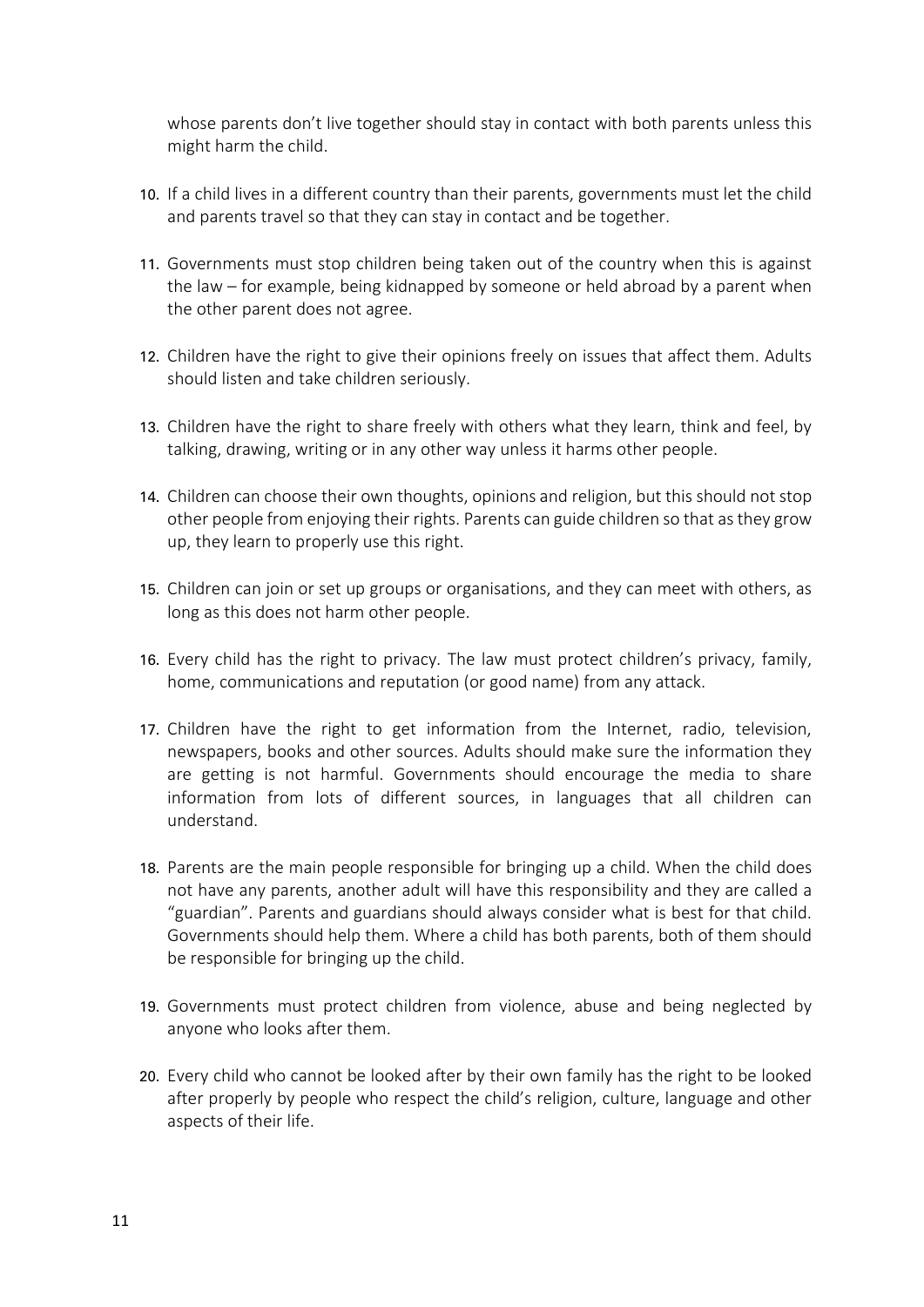- 21. When children are adopted, the most important thing is to do what is best for them. If a child cannot be properly looked after in their own country – for example by living with another family – then they might be adopted in another country.
- 22. Children who move from their home country to another country as refugees (because it was not safe for them to stay there) should get help and protection and have the same rights as children born in that country.
- 23. Every child with a disability should enjoy the best possible life in society. Governments should remove all obstacles for children with disabilities to become independent and to participate actively in the community.
- 24. Children have the right to the best health care possible, clean water to drink, healthy food and a clean and safe environment to live in. All adults and children should have information about how to stay safe and healthy.
- 25. Every child who has been placed somewhere away from home for their care, protection or health – should have their situation checked regularly to see if everything is going well and if this is still the best place for the child to be.
- 26. Governments should provide money or other support to help children from poor families.
- 27. Children have the right to food, clothing and a safe place to live so they can develop in the best possible way. The government should help families and children who cannot afford this.
- 28. Every child has the right to an education. Primary education should be free. Secondary and higher education should be available to every child. Children should be encouraged to go to school to the highest level possible. Discipline in schools should respect children's rights and never use violence.
- 29. Children's education should help them fully develop their personalities, talents and abilities. It should teach them to understand their own rights, and to respect other people's rights, cultures and differences. It should help them to live peacefully and protect the environment.
- 30. Children have the right to use their own language, culture and religion even if these are not shared by most people in the country where they live.
- 31. Every child has the right to rest, relax, play and to take part in cultural and creative activities.
- 32. Children have the right to be protected from doing work that is dangerous or bad for their education, health or development. If children work, they have the right to be safe and paid fairly.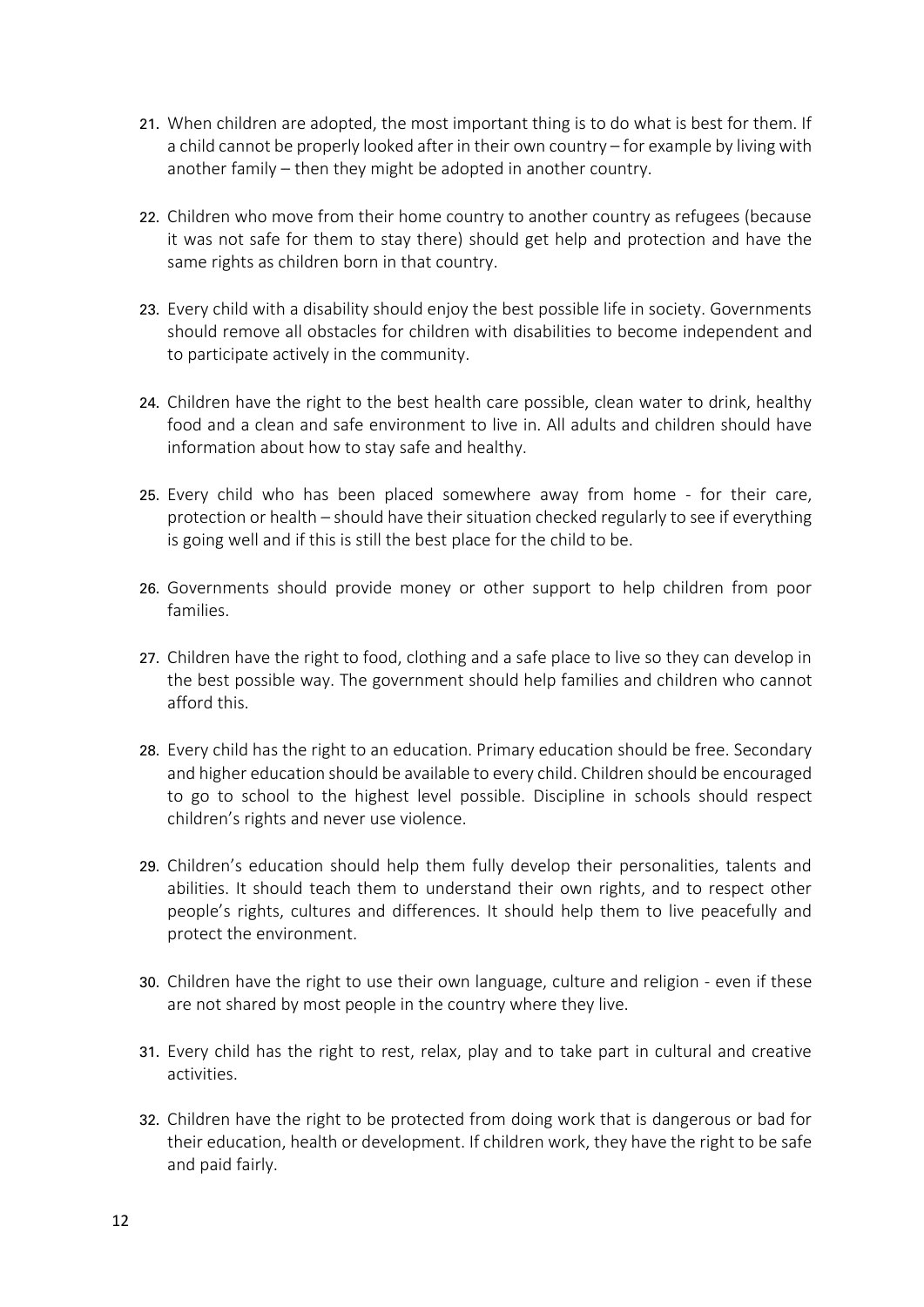- 33. Governments must protect children from taking, making, carrying or selling harmful drugs.
- 34. The government should protect children from sexual exploitation (being taken advantage of) and sexual abuse, including by people forcing children to have sex for money, or making sexual pictures or films of them.
- 35. Governments must make sure that children are not kidnapped or sold, or taken to other countries or places to be exploited (taken advantage of).
- 36. Children have the right to be protected from all other kinds of exploitation (being taken advantage of), even if these are not specifically mentioned in this Convention.
- 37. Children who are accused of breaking the law should not be killed, tortured, treated cruelly, put in prison forever, or put in prison with adults. Prison should always be the last choice and only for the shortest possible time. Children in prison should have legal help and be able to stay in contact with their family.
- 38. Children have the right to be protected during war. No child under 15 can join the army or take part in war.
- 39. Children have the right to get help if they have been hurt, neglected, treated badly or affected by war, so they can get back their health and dignity.
- 40. Children accused of breaking the law have the right to legal help and fair treatment. There should be lots of solutions to help these children become good members of their communities. Prison should only be the last choice.
- 41. If the laws of a country protect children's rights better than this Convention, then those laws should be used.
- 42. Governments should actively tell children and adults about this Convention so that everyone knows about children's rights.

43 to 54. These articles explain how governments, the United Nations – including the Committee on the Rights of Child and UNICEF - and other organisations work to make sure all children enjoy all their rights.

This text is supported by the Committee on the Rights of the Child.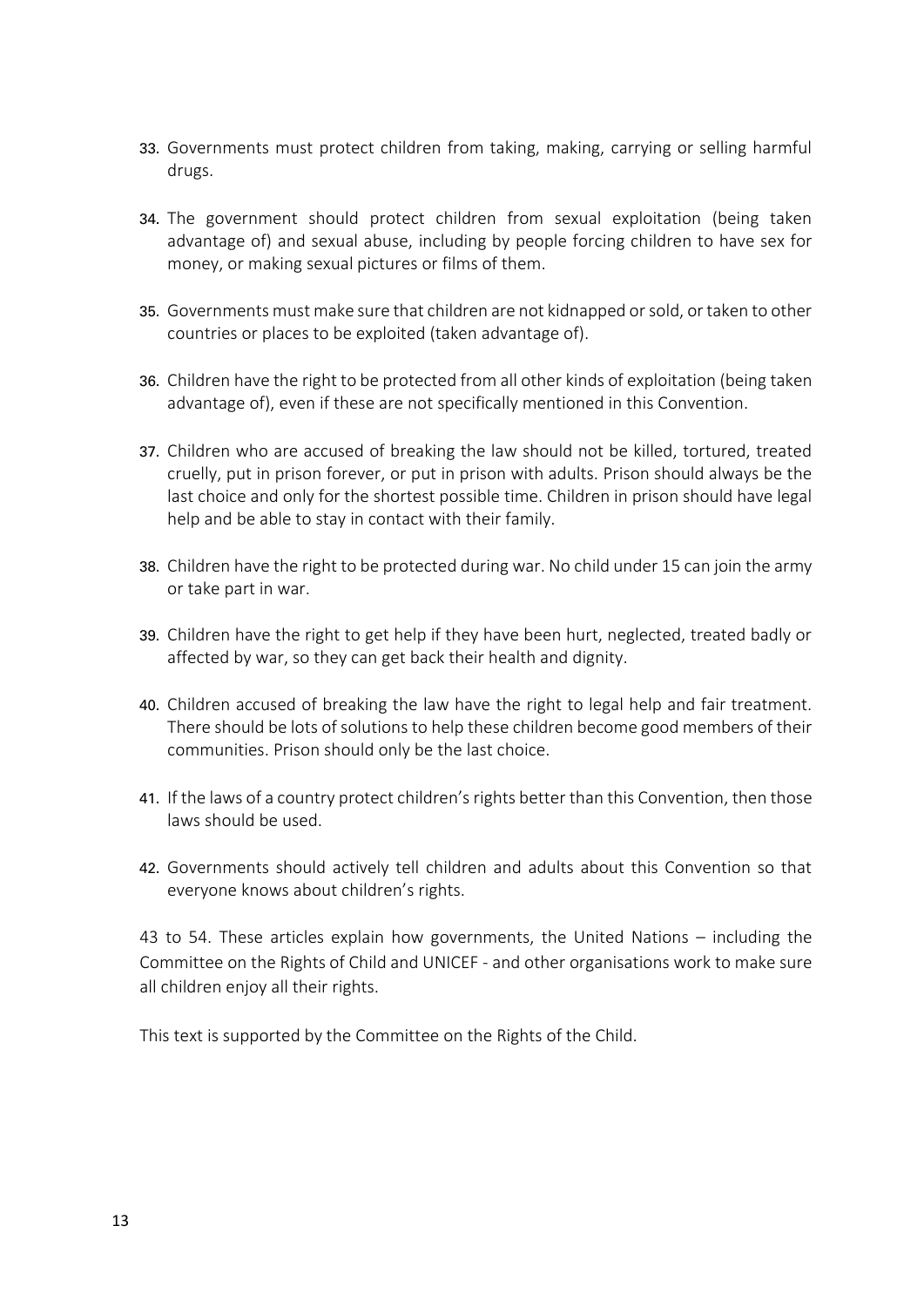#### Annex 2 -- Sample consent forms

**Children & Young People's Information Sheet**

**May wish to paste your ORGANISATION LOGO here**

**Would you like to help us?**

**Hello, we are a team from xxxxxxxx. We are trying to find ways to tell children and young people about their human rights and want to produce a child-friendly version of the UN Convention on the Rights of the Child (Convention). We would really like groups of children and young people to help us find the best way to do this so we are setting up workshops with children and young people.**

**Would you like to be part of our workshops?: If you think you might like to help us then please read this information sheet carefully. It will answer some questions you might have about what we are going to do.**

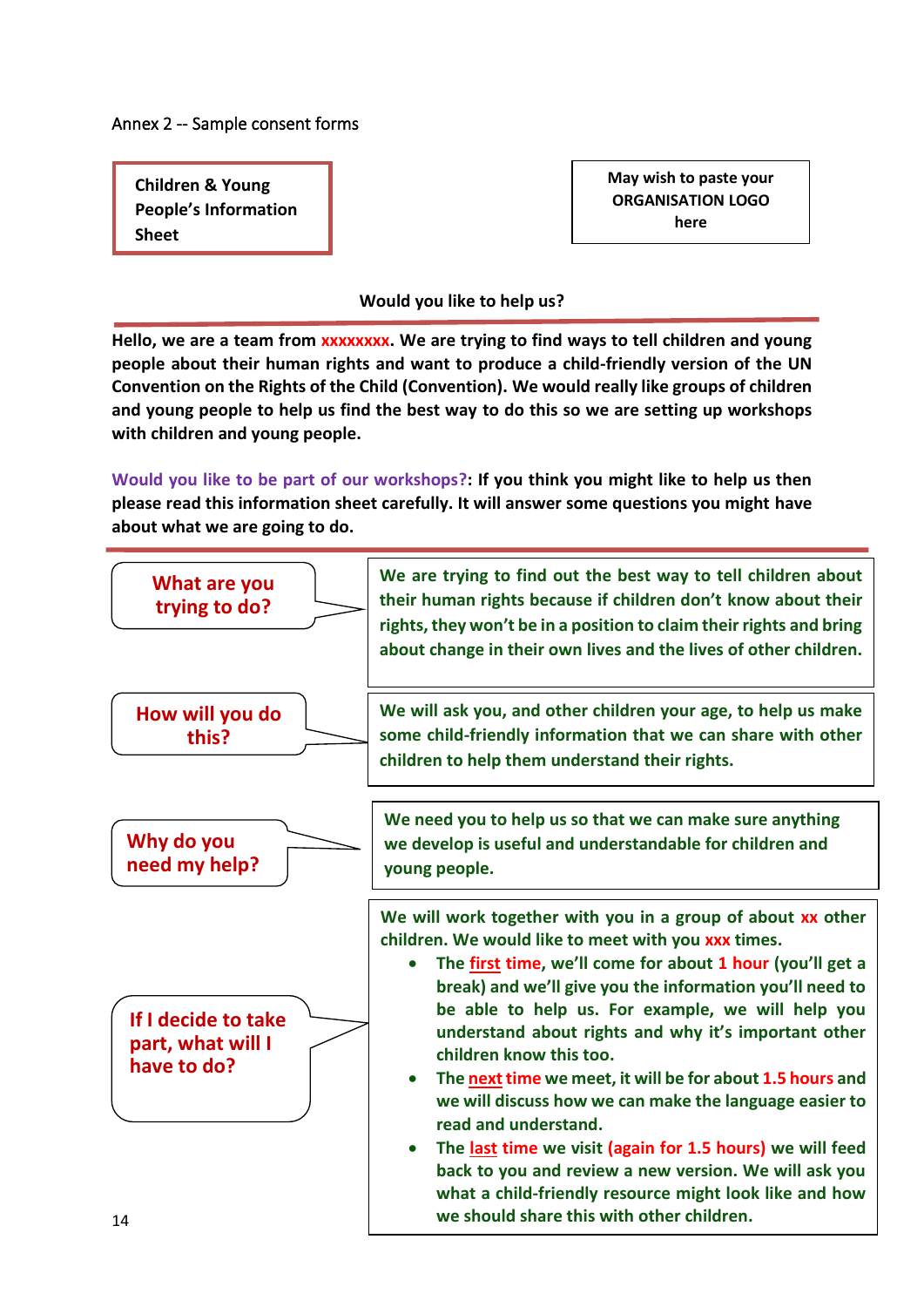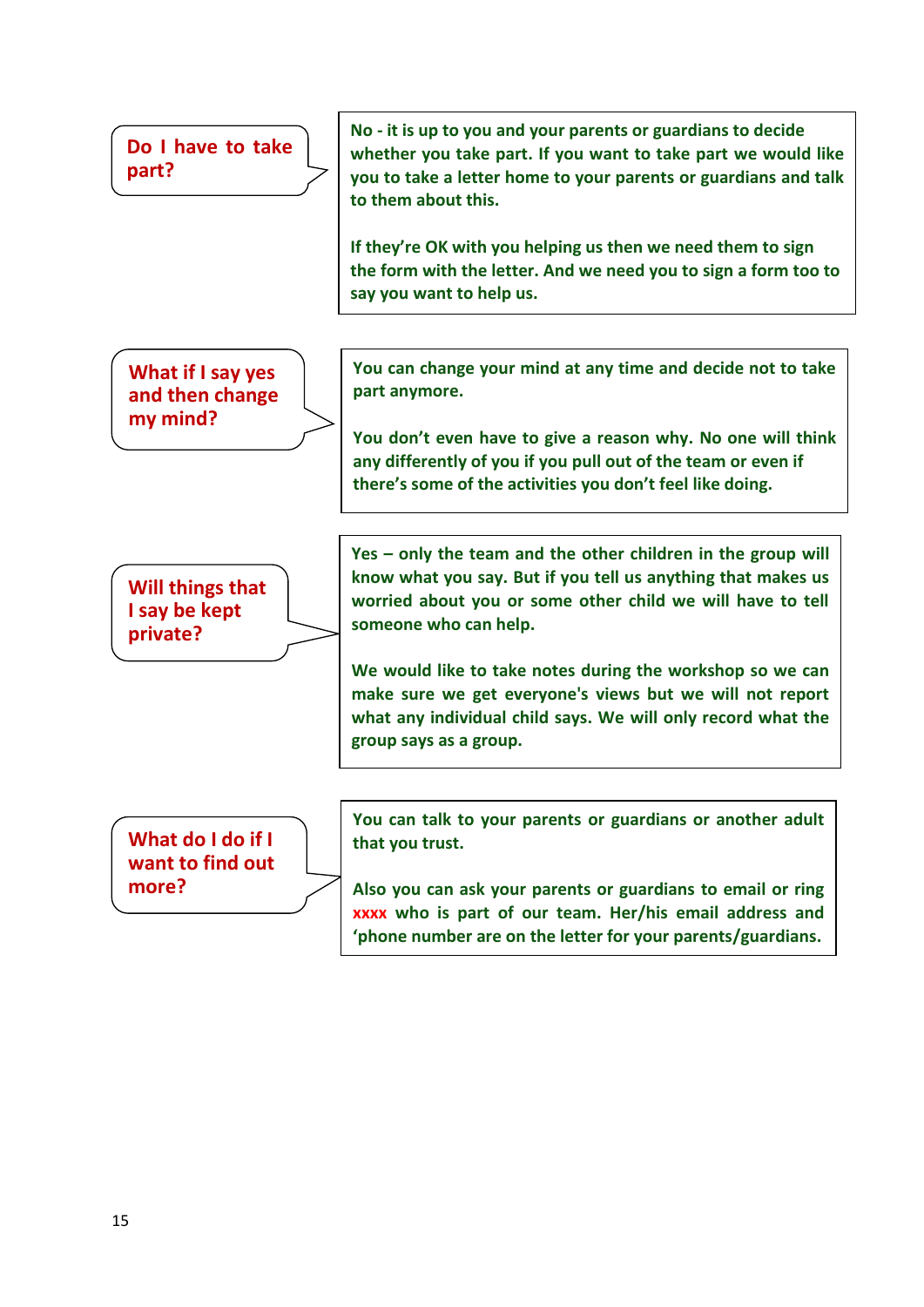#### Children's consent to be part of the workshops

- I have read the information sheet which explains what it means for me to be part of the workshop.
- I know that everything said by me in the group will be anonymous and kept strictly confidential (unless information needs to be passed on for my own or another child's safety).
- I know that notes will be taken during meetings of my views or suggestions but that nothing I say will be linked to my name.
- I understand that I can pull out/re-join the meeting for any reason at any time.
- I also understand that I can take away my consent at any time and for any reason.
- I understand that results will be published in the form of a child-friendly version of the Convention to share with other children.

(Please tick one of the following boxes to indicate whether or not you give your consent):

- ☐ I AGREE to be part of the workshop.
- ☐ I DO NOT AGREE to be part of the workshop.

| Signature: |                                   | Date: |  |
|------------|-----------------------------------|-------|--|
|            |                                   |       |  |
|            | Signature of organisational lead: |       |  |
|            | Date:                             |       |  |
|            |                                   |       |  |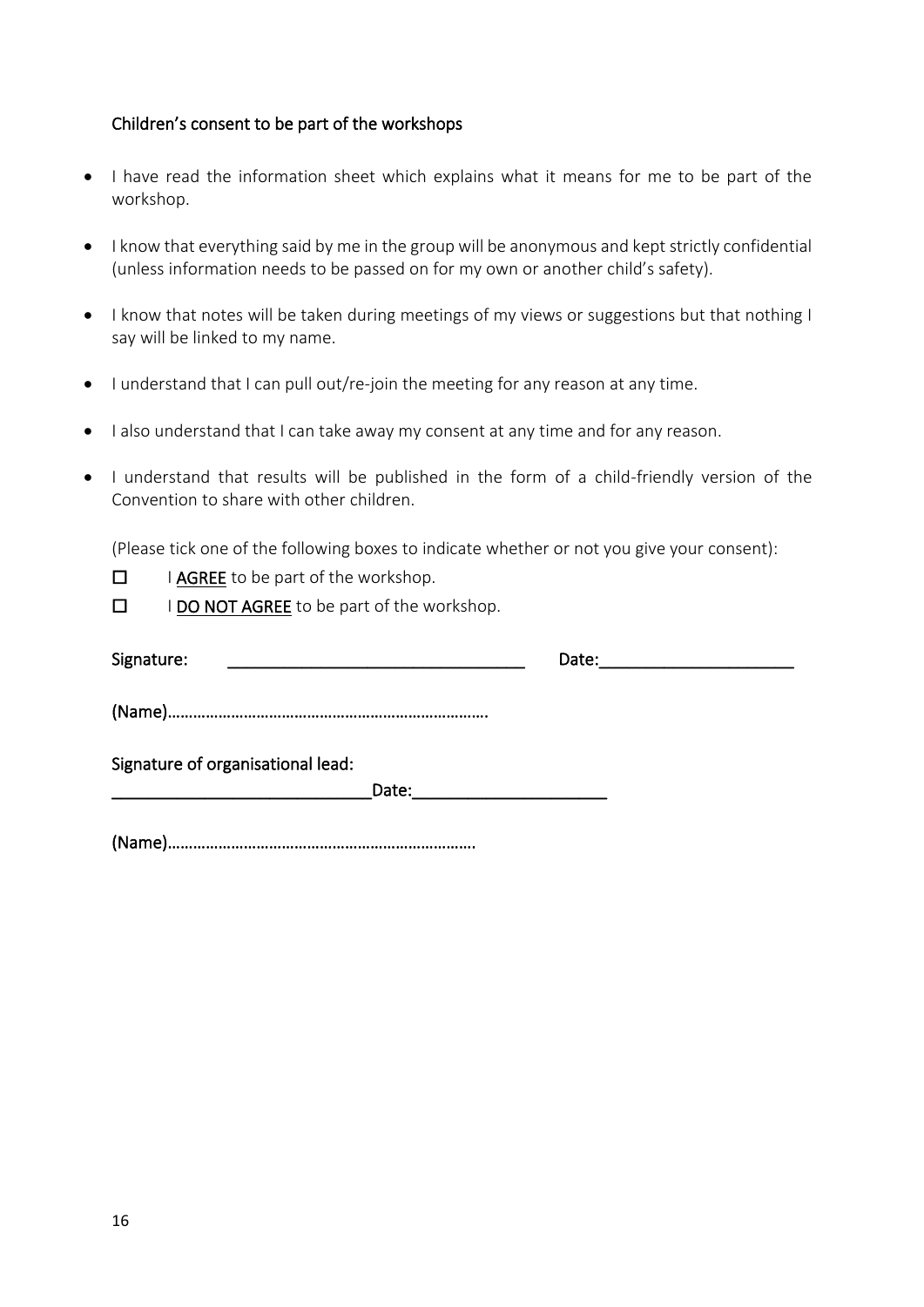# **Parent/Guardian/Carer Information Sheet**

**May wish to paste your ORGANISATION LOGO here**

Dear Parent/Guardian,

l,

We are a team from XXXXXXX. We are carrying out workshops through (organisation name) and we would like your child to be involved. Before you make a decision it is important for you to know why this is being done and what it will involve. If you agree to allow your child to take part, we will ask you to sign the enclosed consent form and return it to us. Please take the time to read the following information carefully.

#### What is the purpose of the workshops?

The purpose of the workshops is to seek the views of children on how to produce a childfriendly version of the United Nations Convention on the Rights of the Child (Convention). We believe that if children don't understand or know about their human rights, they won't be in a position to claim their rights and bring about change in their own lives and the lives of other children. Child-friendly means that we would like to produce something that should be easy for children to understand and appealing for them to engage with. We will work with children to adapt an existing example of the Convention so that it is relevant and understood by the children in their context. The relevant UNICEF office will approve the final version and, along with other organisations, will share this so that other children can understand their rights.

#### What will involvement mean for my child?

Your child will be invited to take part in xxx workshops with other children in (organisation name). The children will help the team find the best ways to provide information for other children. For example, they will help us make the language easier to read and understand. We have extensive experience in this type of activity and will carefully plan these to ensure they are suitable for your child's age. As part of the workshop your child will be asked to take part in the following activities:

- [fill in]
- $\bullet$  [fill in]
- $\bullet$  [fill in]

We would like to take notes during the sessions to ensure we adequately reflect the children's views when we are developing the resource. We have a lot of experience of working with children and young people and can promise you that all sessions will be carried out in a professional, sensitive and non-stressful manner.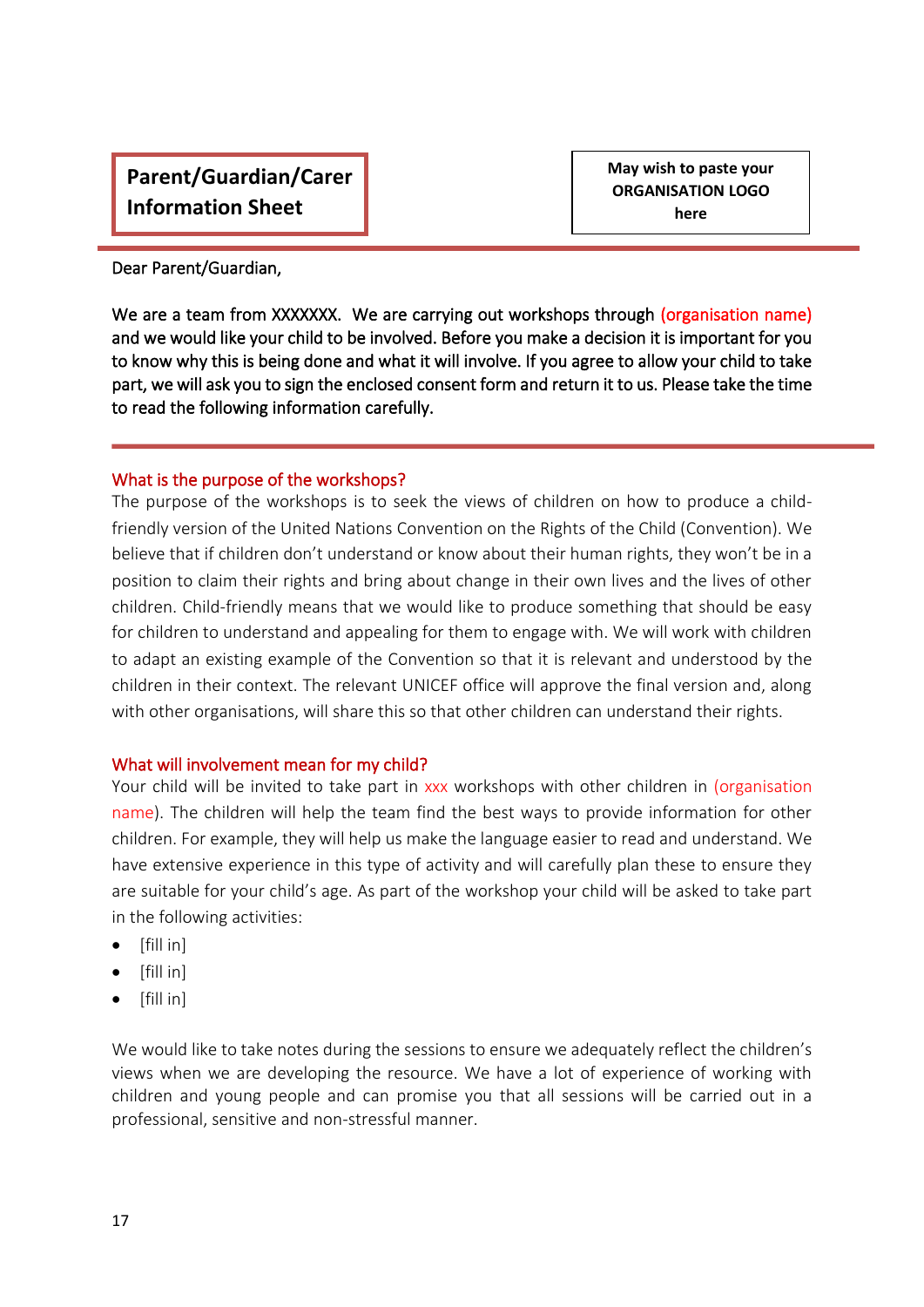#### If I initially agree, can I change my mind later?

Participation is entirely voluntary. You, and your child, can change your mind at any time while the workshops are ongoing and decide not to take part anymore. You do not even have to provide a reason why, and your withdrawal will have no negative effect at all. However, once the workshops have been completed and the information the children share anonymised, it will not be possible to withdraw.

#### Will participation be kept confidential?

All information which is collected will be kept strictly confidential. However, it is important for you to know that if information about a child protection issue comes up we will pass this information to the organisation's child protection officer. We will keep to data protection guidelines at all times. All information we hold about you and your child will be stored electronically and will be kept locked by password access. Any non-electronic information will be kept in a locked office at all times. Only the team will have access to this information which will be destroyed at the end of the project.

#### What will happen to the results of the workshops?

Once the workshops are completed the information will be written up and a child-friendly version of the Convention will be developed. This will be available to the public, including on the Internet, and might be used in training etc. We may also present the work at seminars and conferences.

#### How to contact us to find out more.

If you would like to find out more about the project (even if you decide not to take part), please contact xxxxxx, at the address or phone number below:

Name: Role, organization: Telephone: E-mail: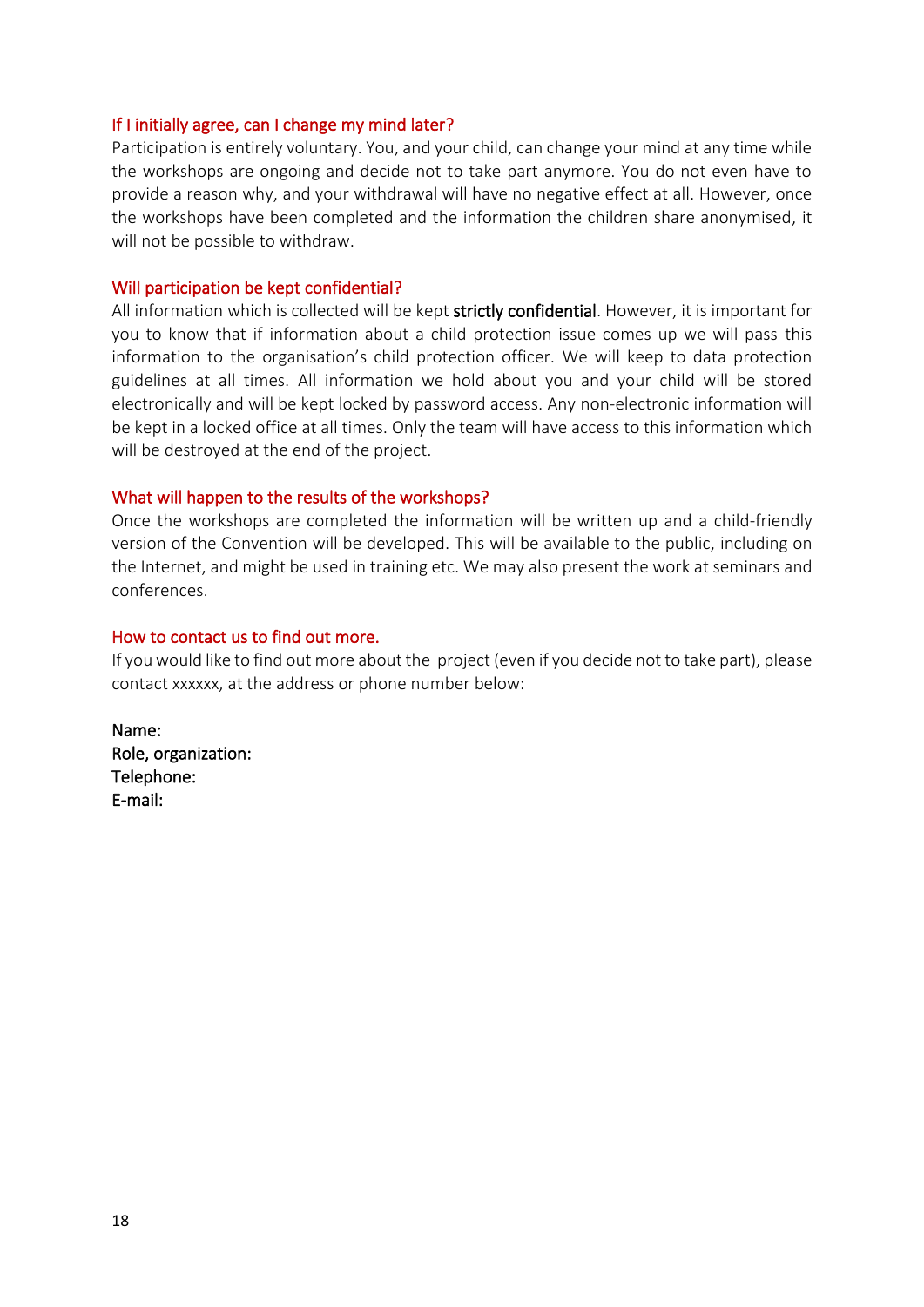#### Parent/guardian consent form

- I have read the information sheet which explains what it means for my child to be part of the workshops.
- I understand that notes will be taken during the workshops but no information will be linked to an individual child.
- I understand that everything said by the children in the group will be anonymous and kept strictly confidential (unless information needs to be passed on for his/her own safety or the safety of another child).
- I understand that my child's participation is voluntary and that I, and my child, are free to withdraw from any of the group activities at any time and without adverse effect, but that data cannot be withdrawn once the data has been anonymised.
- I understand that a child-friendly resource will be developed that will be widely disseminated, including via the Internet, and used in seminars, conferences, training etc.

--------------------------------------------------------------------------------------------------------------------------

Please tick the appropriate box(es) to indicate whether you give your consent:

- ☐ I AGREE that my child can take part in the workshops.
- ☐ I DO NOT AGREE that my child can take part in the workshops.

| Signature of organisational lead: National Research Contract of Contract Contract of Contract Contract Contract Contract Contract Contract Contract Contract Contract Contract Contract Contract Contract Contract Contract Co |  |
|--------------------------------------------------------------------------------------------------------------------------------------------------------------------------------------------------------------------------------|--|
| Date:                                                                                                                                                                                                                          |  |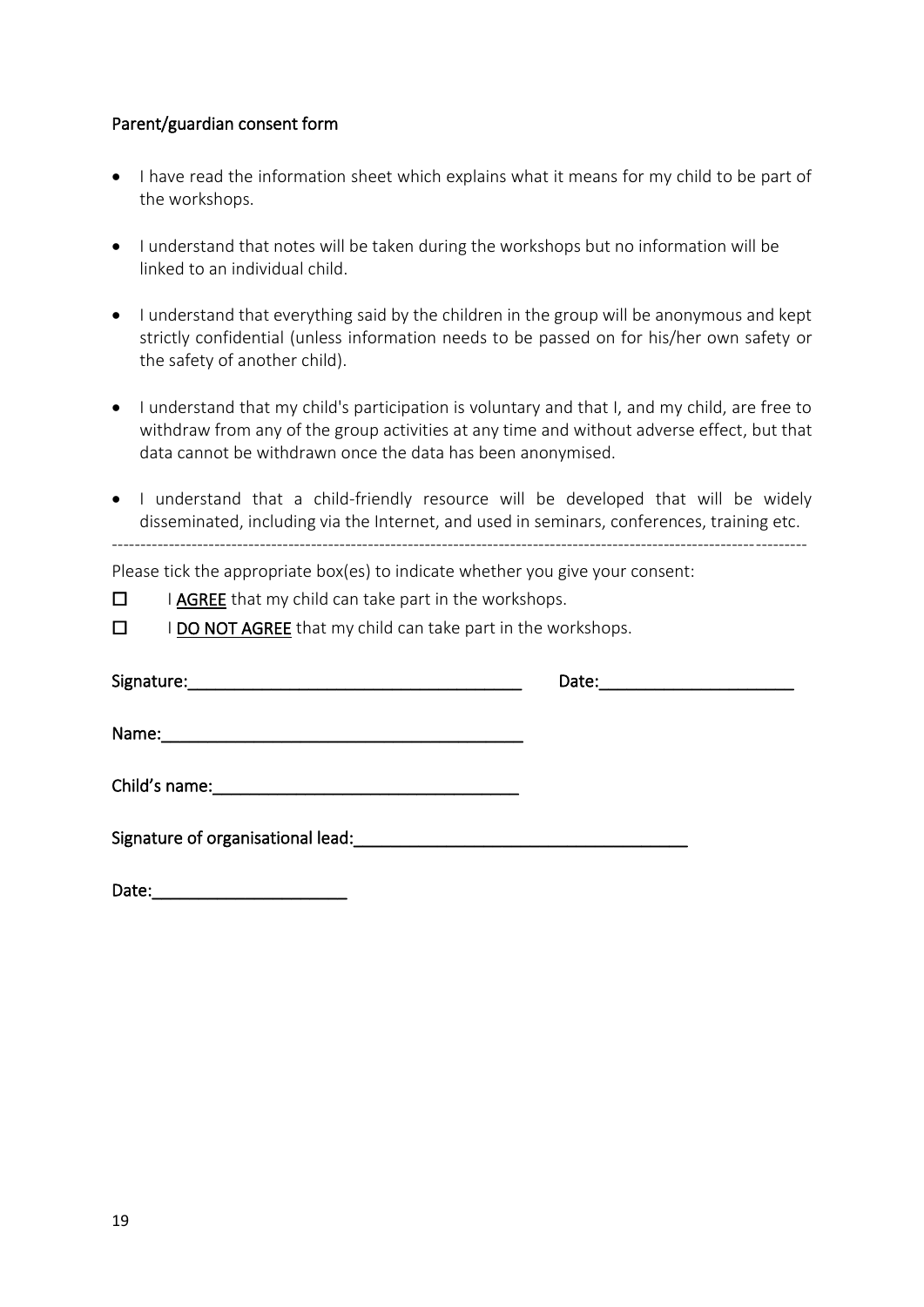## Annex 3

# Committee on the Rights of the Child - 9 basic requirements for child participation (taken from General Comment 12 on the right of the child to be heard)

All processes in which a child or children are heard and participate, must be:

- (a) Transparent and informative children must be provided with full, accessible, diversity-sensitive and age-appropriate information about their right to express their views freely and their views to be given due weight, and how this participation will take place, its scope, purpose and potential impact;
- (b) Voluntary children should never be coerced into expressing views against their wishes and they should be informed that they can cease involvement at any stage;
- (c) Respectful children's views have to be treated with respect and they should be provided with opportunities to initiate ideas and activities. Adults working with children should acknowledge, respect and build on good examples of children's participation, for instance, in their contributions to the family, school, culture and the work environment. They also need an understanding of the socio-economic, environmental and cultural context of children's lives. Persons and organizations working for and with children should also respect children's views with regard to participation in public events;
- (d) Relevant the issues on which children have the right to express their views must be of real relevance to their lives and enable them to draw on their knowledge, skills and abilities. In addition, space needs to be created to enable children to highlight and address the issues they themselves identify as relevant and important;
- (e) Child-friendly environments and working methods should be adapted to children's capacities. Adequate time and resources should be made available to ensure that children are adequately prepared and have the confidence and opportunity to contribute their views. Consideration needs to be given to the fact that children will need differing levels of support and forms of involvement according to their age and evolving capacities;
- (f) Inclusive participation must be inclusive, avoid existing patterns of discrimination, and encourage opportunities for marginalized children, including both girls and boys, to be involved. Children are not a homogenous group and participation needs to provide for equality of opportunity for all, without discrimination on any grounds. Programmes also need to ensure that they are culturally sensitive to children from all communities;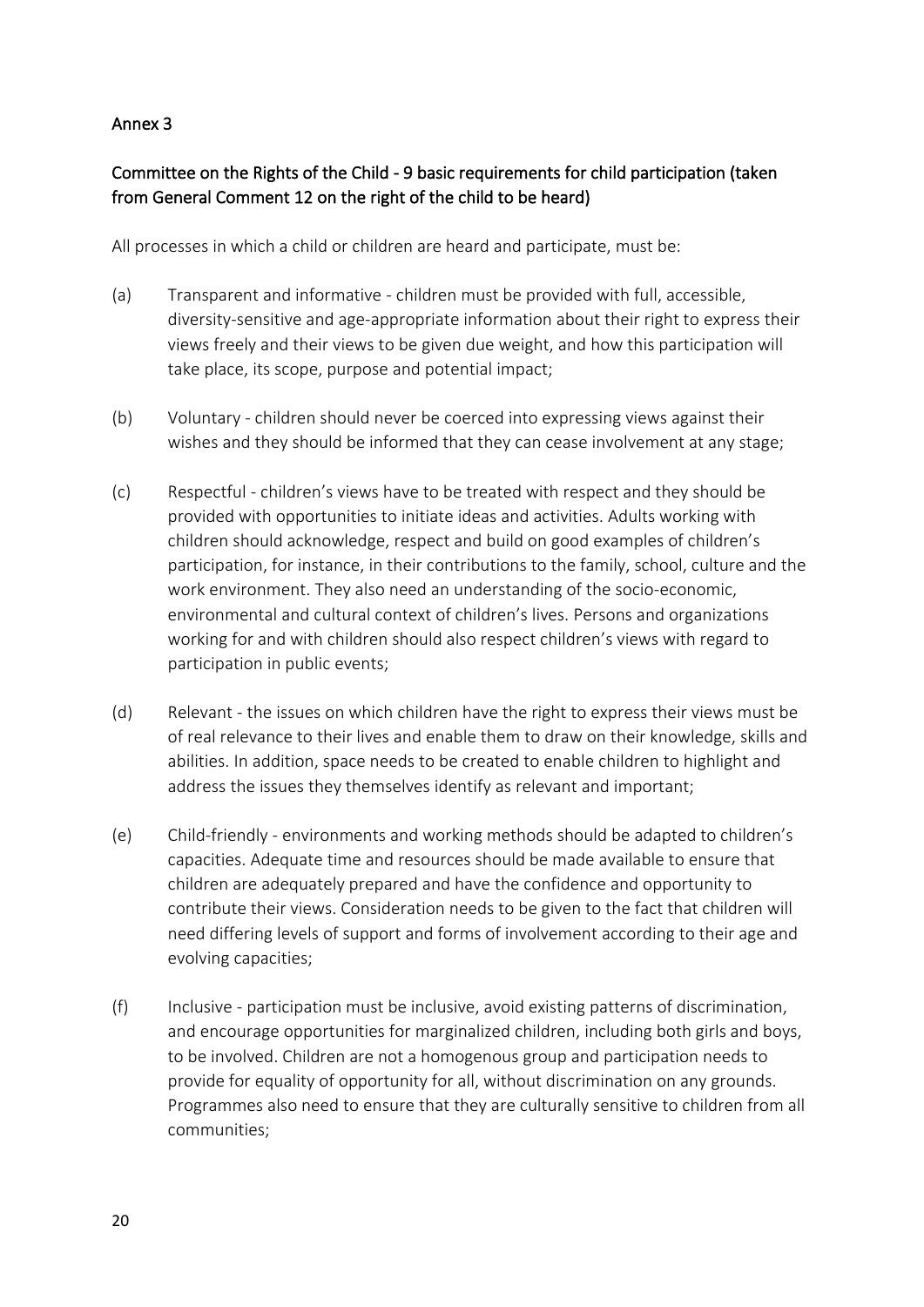- (g) Supported by training adults need preparation, skills and support to facilitate children's participation effectively, to provide them, for example, with skills in listening, working jointly with children and engaging children effectively in accordance with their evolving capacities. Children themselves can be involved as trainers and facilitators on how to promote effective participation; they require capacity-building to strengthen their skills in, for example, effective participation awareness of their rights, and training in organizing meetings, raising funds, dealing with the media, public speaking and advocacy;
- (h) Safe and sensitive to risk in certain situations, expression of views may involve risks. Adults have a responsibility towards the children with whom they work and must take every precaution to minimize the risk to children of violence, exploitation or any other negative consequence of their participation. Action necessary to provide appropriate protection will include the development of a clear child-protection strategy which recognizes the particular risks faced by some groups of children, and the extra barriers they face in obtaining help. Children must be aware of their right to be protected from harm and know where to go for help if needed. Investment in working with families and communities is important in order to build understanding of the value and implications of participation, and to minimize the risks to which children may otherwise be exposed;
- (i) Accountable a commitment to follow-up and evaluation is essential. For example, in any research or consultative process, children must be informed as to how their views have been interpreted and used and, where necessary, provided with the opportunity to challenge and influence the analysis of the findings. Children are also entitled to be provided with clear feedback on how their participation has influenced any outcomes. Wherever appropriate, children should be given the opportunity to participate in follow-up processes or activities. Monitoring and evaluation of children's participation needs to be undertaken, where possible, with children themselves.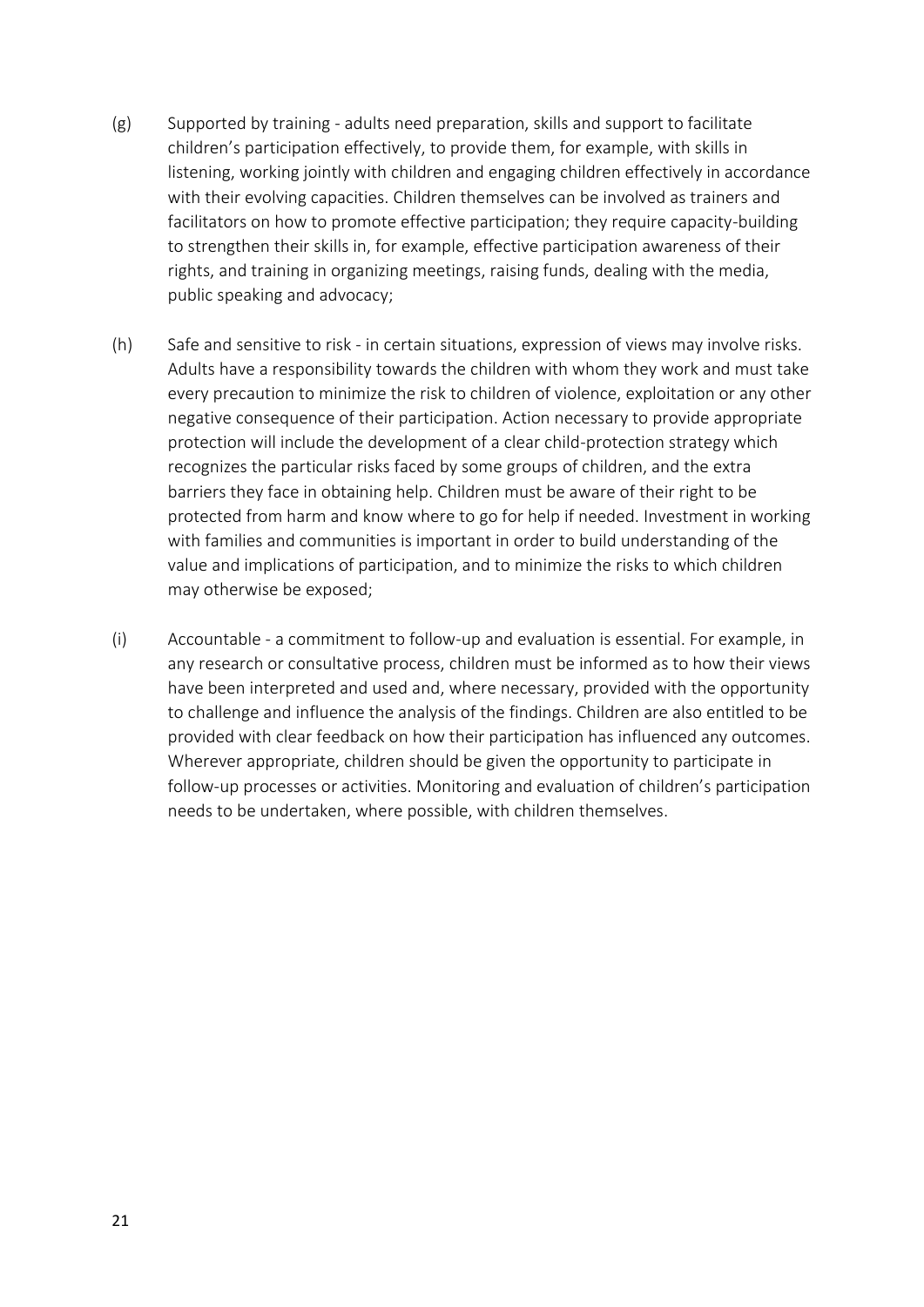#### Annex 4

# DOCUMENTATION FORMAT: Reporting the results from *consultations with children on the child-friendly example of the Convention*

#### Background information:

Name of the country: \_\_\_\_\_\_\_\_\_\_\_\_\_\_\_\_\_\_\_\_\_\_\_\_\_\_\_\_\_\_\_\_\_\_\_\_\_\_

Date(s) of consultation: \_\_\_\_\_\_\_\_\_\_\_\_\_\_\_\_\_\_\_\_\_\_\_\_\_\_\_\_\_\_\_\_\_\_\_\_\_\_

Number of girls involved: \_\_\_\_\_\_\_\_\_\_\_\_\_\_\_\_\_\_\_\_\_\_\_\_\_\_\_\_\_\_\_\_\_\_

Number of boys involved: \_\_\_\_\_\_\_\_\_\_\_\_\_\_\_\_\_\_\_\_\_\_\_\_\_\_\_\_\_\_\_\_\_\_

Ages of the children:

Any other relevant background details (for example, please mention if the children included children from ethnic minority groups, children with disabilities, living in alternative care, out of school etc.

Please describe how the children were recruited (e.g. are they part of an existing UNICEF project).

Name of facilitators/ documenters: Email address of facilitators/ documenters: \_\_\_\_\_\_\_\_\_\_\_\_\_\_\_\_\_\_\_\_\_\_\_\_\_\_\_\_\_\_\_\_

\_\_\_\_\_\_\_\_\_\_\_\_\_\_\_\_\_\_\_\_\_\_\_\_\_\_\_\_\_\_\_\_\_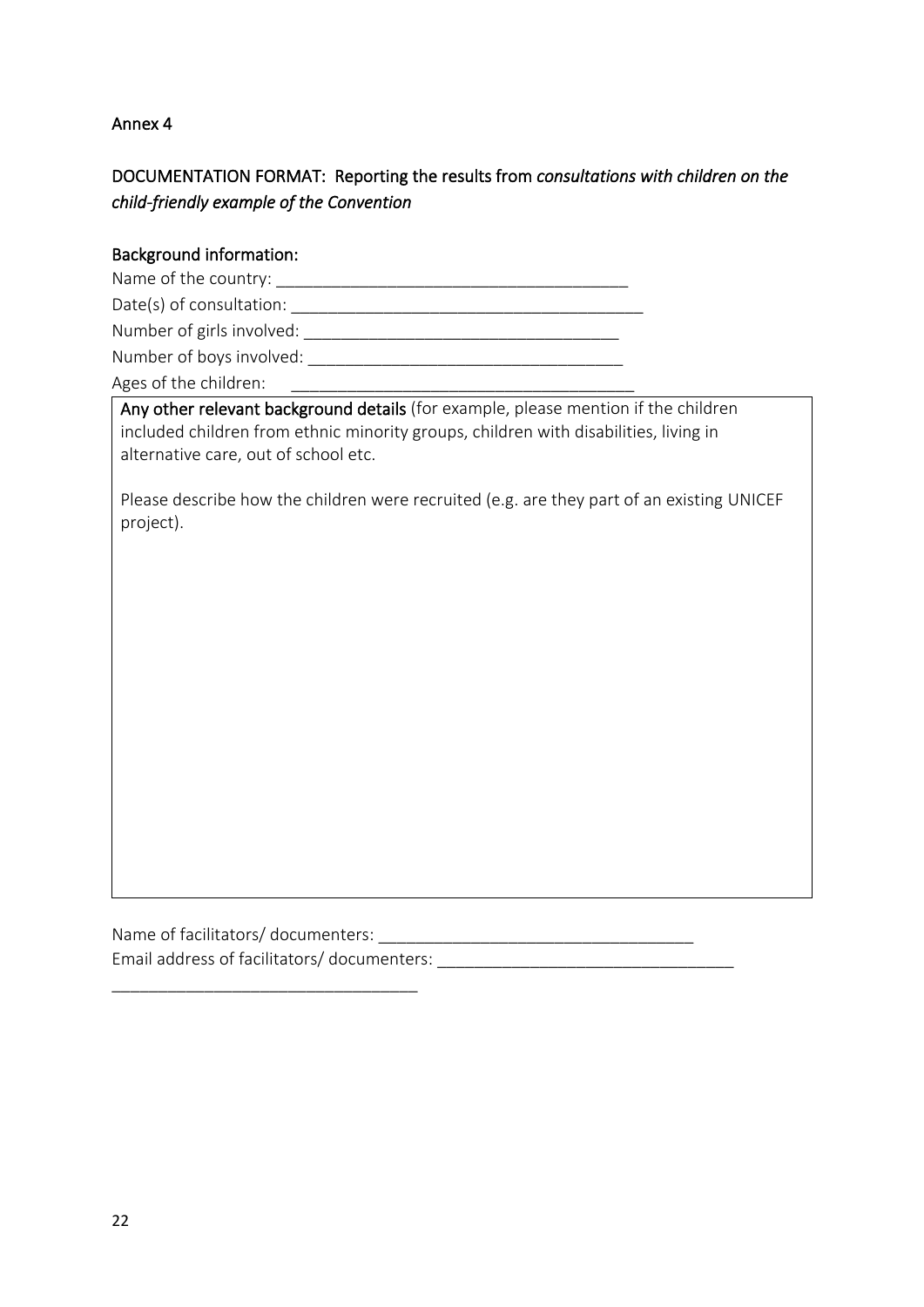| Share any general        |
|--------------------------|
| thoughts or              |
| observations about       |
| the sessions (did the    |
| children find it easy or |
| hard; was it too short   |
| or too long; what        |
| worked well and what     |
| didn't)                  |

# RECORDING THE PROPOSED CHANGES

| Article 1.     | Note any changes the children made to the example text.<br>Note any change that they proposed that was not accepted,<br>explaining the reasons for that. |
|----------------|----------------------------------------------------------------------------------------------------------------------------------------------------------|
| Article 2 etc. | Note any changes the children made to the example text.                                                                                                  |
|                | Note any change that they proposed that was not accepted,<br>explaining the reasons for that.                                                            |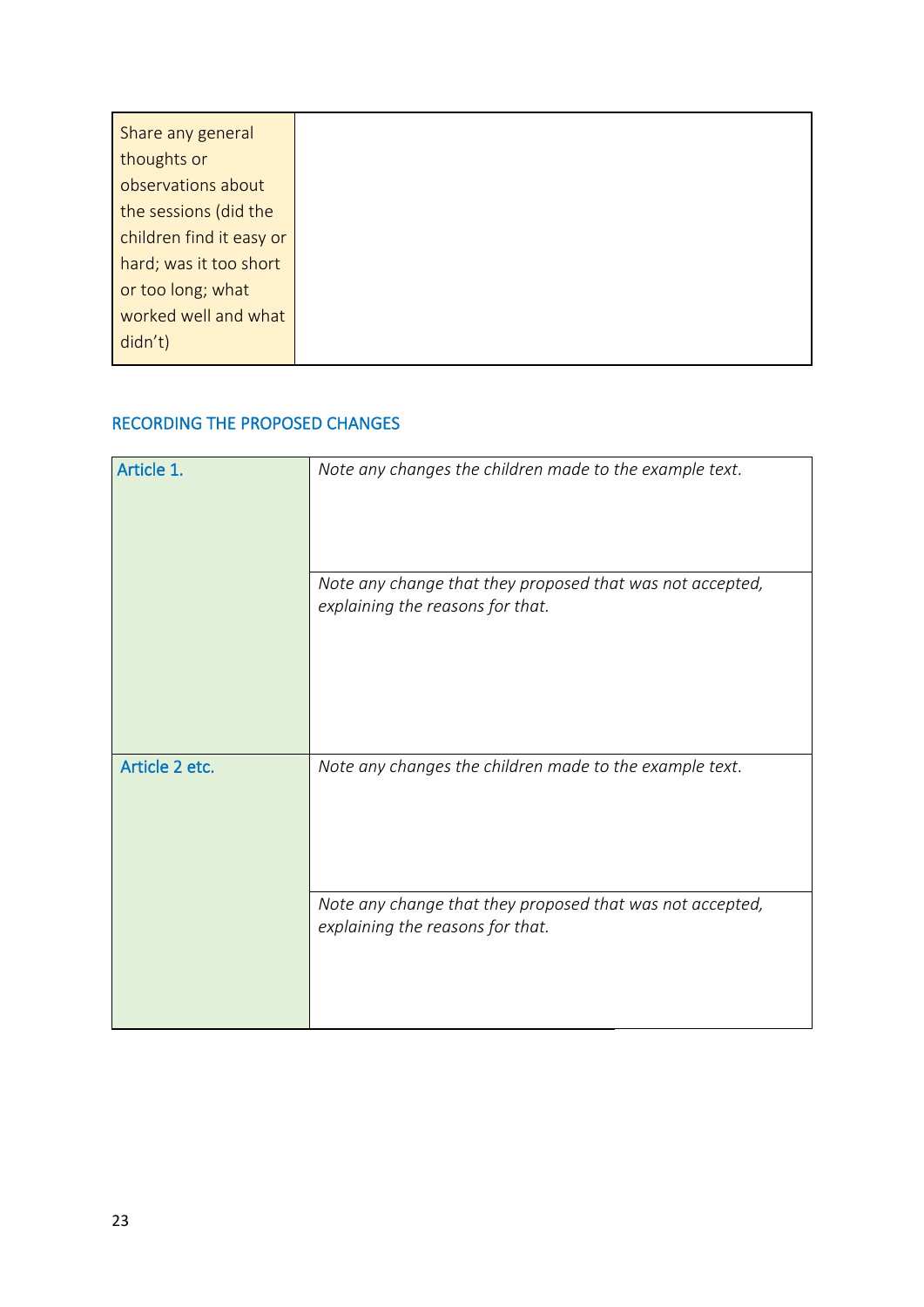## Annex 5 – Tips on communicating with children and adolescents with disability



#### UNICEF, Disability Section, 2019

Tips on communicating with children and adolescents with disability

- When possible, talk to and get information directly from the child or adolescent with a disability, and not only from their caregivers.
- Be patient. Do not make assumptions. Confirm that you understand what the child has expressed.
- Where required, identify community members who can facilitate communication with children with disabilities (such as sign language interpreters, Organizations of Persons with Disabilities, inclusive education or special education teachers, other caregivers of children with disabilities, or speech therapists).
- Children and adolescents with hearing disabilities (deaf or hard of hearing) often use sign language. If the child or caregiver does not know sign language, use body language, visual aids or key words, and speak slowly and clearly.
- For children and adolescents with visual disabilities (blind or low vision):
- ➢ Describe surroundings and introduce people present. Use the 'clock method' to help older children and adolescents locate people and items (for example, 'the toilet is at 3 o'clock' if directly to their right, or 'the toys are between 8 and 10 o'clock' if they are on the left).



- $\triangleright$  Ask permission if offering to guide or touch the child or his or her assistive devices, such as wheelchairs or white canes.
- If the child or adolescent has difficulty communicating or understanding messages (such as children with intellectual disabilities), consider the following:
- $\triangleright$  Use clear verbal communication and simple language avoiding difficult expressions, and subtleties like irony or sarcasm.
- $\triangleright$  Use objects that represent different activities to support the child's or adolescent's understanding and ability to anticipate what will come next and help build routine.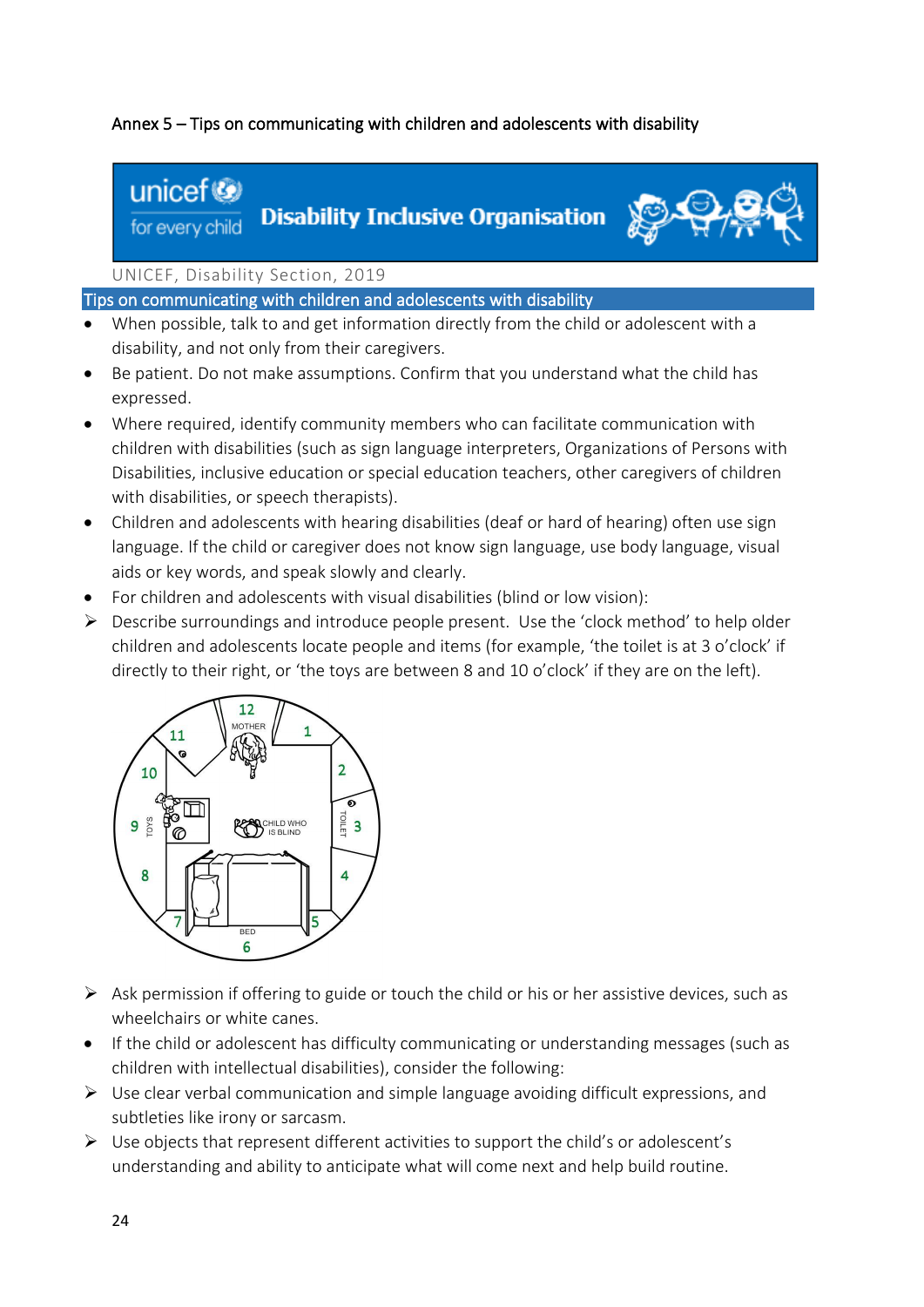- ➢ Ask children to repeat instructions back to you. Repeat as many times as necessary, in different ways and check their understanding. Allow time for actions (reading, writing, and speaking).
- ➢ Support children and adolescents in developing a book, a board, or cards with pictures or drawings related to daily activities, feelings and items (like utensils, favourite games or whether they are feeling hot or cold).



These tips are an excerpt from [UNICEF's Guidance: Including children with disabilities in](http://training.unicef.org/disability/emergencies/downloads/UNICEF_General_Guidance_English.pdf)  [humanitarian action 2018.](http://training.unicef.org/disability/emergencies/downloads/UNICEF_General_Guidance_English.pdf) 

For more detailed information on communicating with children with different disabilities, please refer to Pages 33-38 of the UNICEF disability participation guidance: [Take us seriously -](https://www.unicef.org/disabilities/files/Take_Us_Seriously.pdf) [Engaging children with disabilities in decisions affecting their lives.](https://www.unicef.org/disabilities/files/Take_Us_Seriously.pdf) Additional resources: [UNICEF Inclusive Communications Module](https://www.unicef.org/disabilities/index_90418.html) – video training

[Communicating with Children,](https://www.unicef.org/cwc/) resource pack, UNICEF, 2012